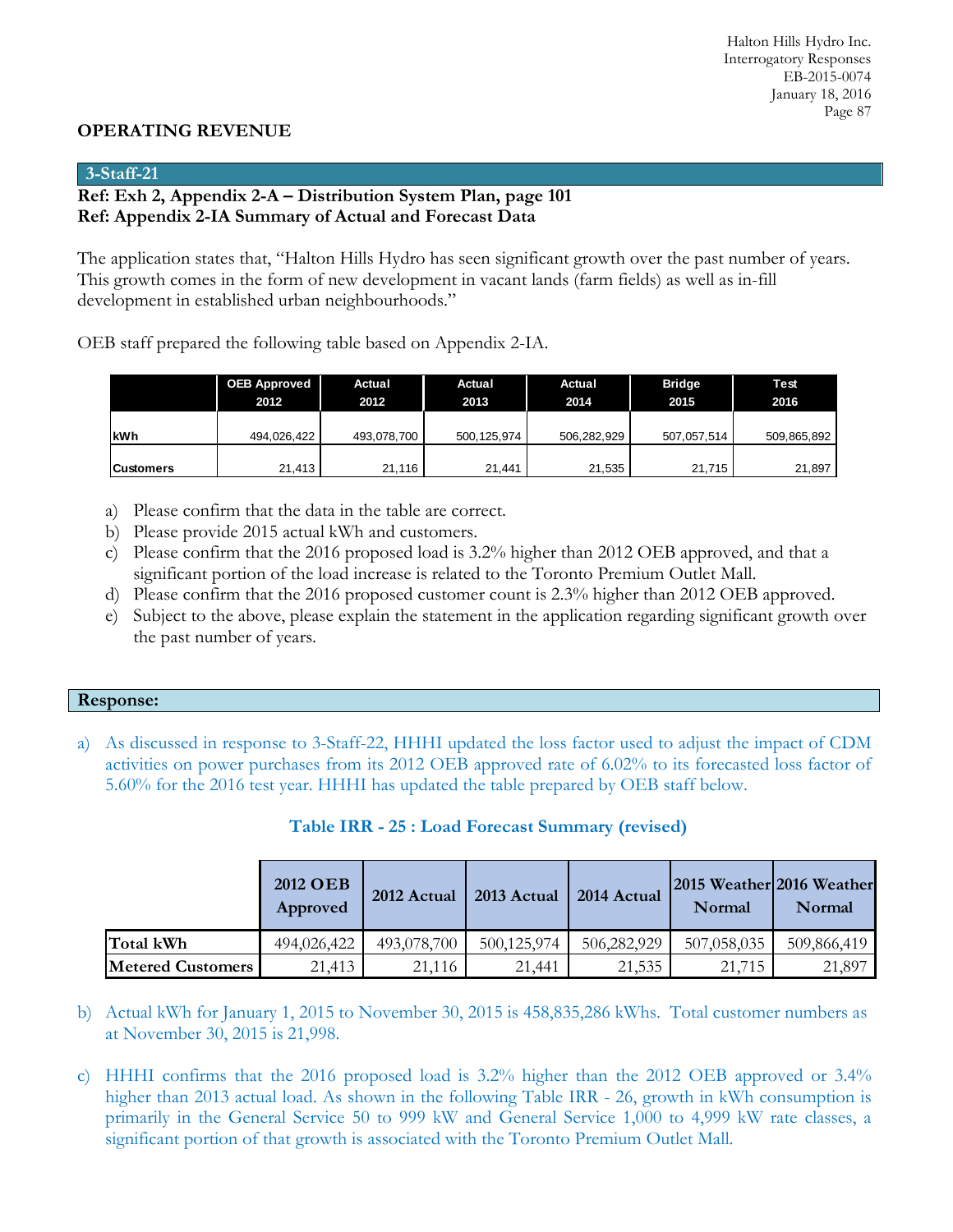| <b>Customers</b>                  | 2012 OEB<br>Approved | 2012 Actual | 2013 Actual | 2014 Actual | 2015 Weather 2016 Weather<br>Normal | Normal      | % Growth<br>2016 vs 2012<br><b>OEB</b><br>Approved | % Growth<br>2016 vs 2012<br>Actual |
|-----------------------------------|----------------------|-------------|-------------|-------------|-------------------------------------|-------------|----------------------------------------------------|------------------------------------|
| <b>Residential</b>                | 210,212,474          | 213,770,412 | 207,797,230 | 203,392,794 | 199,037,136                         | 195,182,110 | $-7.2%$                                            | $-8.7\%$                           |
| General Service less than 50 kW   | 54,285,767           | 56,941,928  | 56,899,095  | 51,541,092  | 49,623,939                          | 48,031,437  | $-11.5%$                                           | $-15.6%$                           |
| General Service 50 to 999 kW      | 117,338,024          | 112,013,765 | 115,098,501 | 126,051,551 | 133,477,926                         | 141,978,525 | 21.0%                                              | 26.8%                              |
| General Service 1,000 to 4,999 kW | 108,192,394          | 106,258,036 | 116,217,792 | 121,143,600 | 121,407,020                         | 121,810,401 | $12.6\%$                                           | 14.6%                              |
| <b>Sentinel Lighting</b>          | 380,342              | 439,446     | 443,840     | 448,279     | 456,481                             | 464,833     | 22.2%                                              | 5.8%                               |
| <b>Street Lighting</b>            | 2,778,881            | 2,762,363   | 2,769,251   | 2,782,603   | 2,127,971                           | 1,466,975   | $-47.2%$                                           | $-46.9%$                           |
| <b>Un-Metered Scattered Load</b>  | 838,540              | 892,750     | 900.265     | 923,011     | 927,563                             | 932,138     | $11.2\%$                                           | 4.4%                               |
| Total                             | 494,026,422          | 493,078,700 | 500,125,974 | 506,282,929 | 507,058,035                         | 509,866,419 | 3.2%                                               | 3.4%                               |

### **Table IRR - 26 : Consumption Growth by Class**

HHHI also notes that although it is experiencing growth in the number of customers in its Residential and General Service less than 50 kW rate classes, the decline in the average use per customer has resulted in a decline in total consumption (excluding the impact of CDM) for these rate classes from 2012 through 2014. In addition, HHHI has forecasted a decline in consumption in the Street Lighting rate class as the Town of Halton Hill transitions to LED street lighting.



This trend is consistent with both the U.S. and Canadian markets and is expected to continue. In its presentation on the future of demand growth on January 8, 2013, the Brattle Group examined the causes of the decrease in demand in the U.S. and concluded that, "The drop in demand seems to be permanent, not transitory…[1](#page-1-0) The following table illustrates the projected decline in consumption per capita in Ontario.

<span id="page-1-0"></span> $1$  Webinar presented by Dr. Ahmad Faruque, principal with The Brattle Group, and Chuck Farmer, Director, Planning Policy and Approvals, OPA. [http://www.powerauthority.on.ca/sites/default/files/news/Future-of-Demand-Growth-A-Faruqui-C-](http://www.powerauthority.on.ca/sites/default/files/news/Future-of-Demand-Growth-A-Faruqui-C-Farmer.pdf)[Farmer.pdf](http://www.powerauthority.on.ca/sites/default/files/news/Future-of-Demand-Growth-A-Faruqui-C-Farmer.pdf)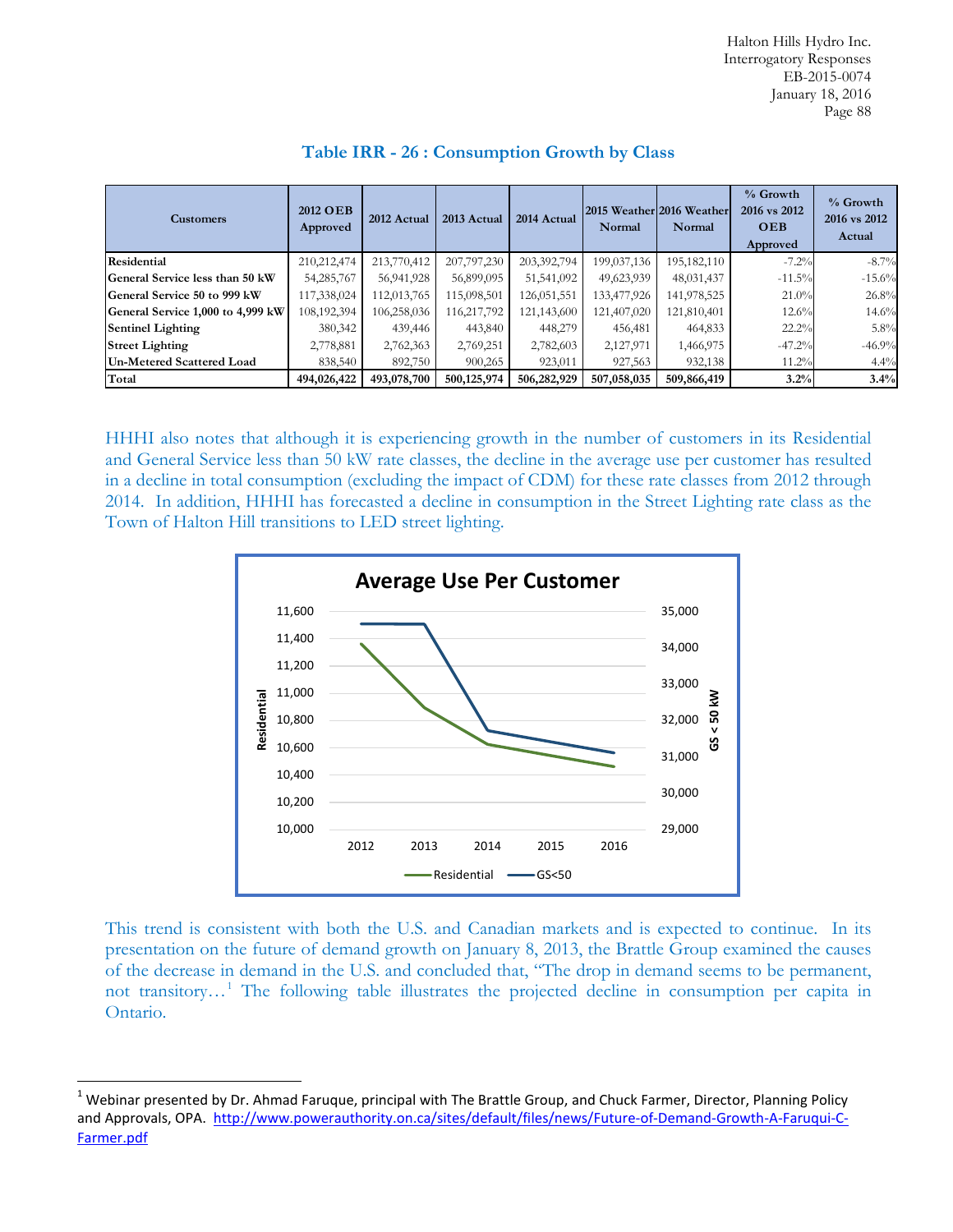

# The economy and population continue to grow, consumption per capita is declining

d) HHHI confirms that the 2016 proposed customer count for metered customers is 2.3% higher than the 2012 OEB approved. HHHI also notes that the 2016 proposed customer count is 3.7% higher than the 2012 actual customer count.

| <b>Metered Customers</b>          | 2012 OEB<br>Approved | 2012 Actual | 2013 Actual | 2014 Actual | Normal | 2015 Weather 2016 Weather<br>Normal | % Growth<br>2016 vs 2012<br><b>OEB</b><br>Approved | % Growth<br>2016 vs 2012<br>Actual |
|-----------------------------------|----------------------|-------------|-------------|-------------|--------|-------------------------------------|----------------------------------------------------|------------------------------------|
| <b>Residential</b>                | 19.530               | 19.194      | 19.511      | 19.623      | 19,788 | 19.955                              | 2.2%                                               | 4.0%                               |
| General Service less than 50 kW   | 1,694                | 1,710       | 1,710       | 1,701       | 1,699  | 1,696                               | $0.1\%$                                            | $-0.8%$                            |
| General Service 50 to 999 kW      | 176                  | 200         | 207         | 198         | 214    | 232                                 | 31.9%                                              | 16.1%                              |
| General Service 1,000 to 4,999 kW | 13                   | 12          | 13          | 13          | 14     | 14                                  | 7.2%                                               | 16.2%                              |
| Total                             | 21,413               | 21,116      | 21,441      | 21,535      | 21,715 | 21,897                              | 2.3%                                               | 3.7%                               |

**Table IRR - 27 : Customer Count Growth by Class**

e) As shown in Table IRR - 27 above, HHHI has seen considerable growth in its commercial and industrial sectors with growth of 16% in both the General Service 50 to 999 kW and General Service 1,000 to 4,999 kW rate classes as compared to 2012 actuals. While growth in the residential sector is more modest, with a 4% growth rate, HHHI considers its overall growth to be significant, particularly when compared with more developed service areas.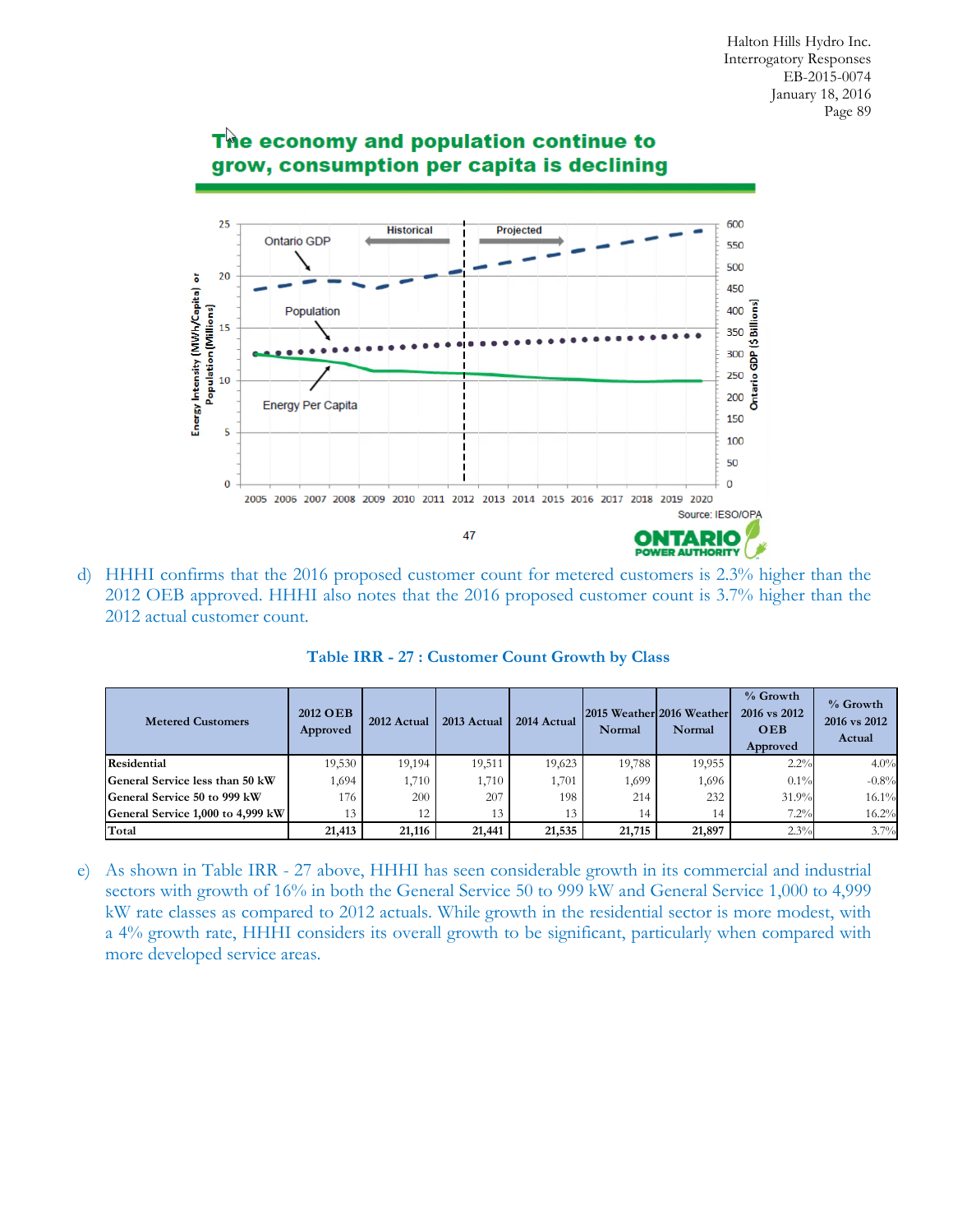**3-Staff-22 Ref: Exh 3 page 15 – CDM Impacts on the 2016 Load Forecast Ref: Appendix 3-A Ref: Appendix 2-IA Actual and Forecast Data**

- a) Table 3-14 on page 15 lists a 2016 purchased load forecast of 540,994 MWh including the impact of CDM, but not the impact of LED streetlights. Please explain why this forecast differs from the forecast of 541,102 MWh noted in Appendix 3-A.
- b) Table 3-14 on page 15 lists a 2016 billed load forecast of 511,221 MWh. Please explain why this forecast differs from the forecast of 509,866,419 kWh noted in Appendix 3-A and the 509,865,892 kWh forecast noted in Appendix 2-IA.

### **Response:**

a) HHHI prepared the load forecast before finalizing the proposed loss factor for the 2016 Test Year. Once calculated, the proposed loss factor was 5.6%. HHHI updated the impact of CDM on the load forecast using a loss factor of 5.6% rather than the loss factor of 6.3%. The results are shown in Table IRR - 28 below.

| <b>Updated Forecast of Purchases</b>  |         |         |
|---------------------------------------|---------|---------|
| Forecasted Purchases (Excluding CDM)  | 557,440 | 557,440 |
| Adjustent for CDM (Non Loss Adjusted) | 15,472  | 15,472  |
| Loss Factor                           | $6.3\%$ | $5.6\%$ |
| Loss Adjustment                       | 975     | 866     |
| Forecasted Purchases (Excluding CDM)  | 540,993 | 541,102 |

### **Table IRR - 28 : Updated Forecast of Purchases**

b) As discussed in 3-Staff-22 (a), HHHI updated the load forecast to reflect the proposed loss factor of 5.6% for the 2016 Test Year. This update resulted in a change to both the purchased and billed forecast. HHHI updated Appendix 3-A, but did not update Appendix 2-IA. An updated Appendix 2-IA reflecting the revised forecast of 509,867 MWh is shown as Table IRR - 30.

### **Table IRR - 29 : Revised CDM Impacts on the 2016 Load Forecast**

| CDM Impacts on the 2016 Load Forecast (MWh)                  | Application | Interrrogatories |
|--------------------------------------------------------------|-------------|------------------|
| Load Forecast Excluding CDM                                  | 526,693     | 527,012          |
| Deduct persistent CDM Savings                                |             |                  |
| Pre 2011 CDM Programs                                        | 5,181       | 5,181            |
| 2011 to 2014 CDM Programs                                    | 7,343       | 9,883            |
| <b>Sub Total</b>                                             | 12,524      | 15,064           |
| Manual CDM Adjustment for 2015 and 2016 CDM Programs         | 2,947       | 2,947            |
| Total                                                        | 15,471      | 18,011           |
|                                                              |             |                  |
| Load Forecast Including Impact of CDM                        | 511,222     | 509,001          |
| Adjustment to Billed kWh - Conversion to LED streetlighting  | 1,355       |                  |
| Load Forecast Including Impact of CDM and LED streetlighting | 509,867     | 509,001          |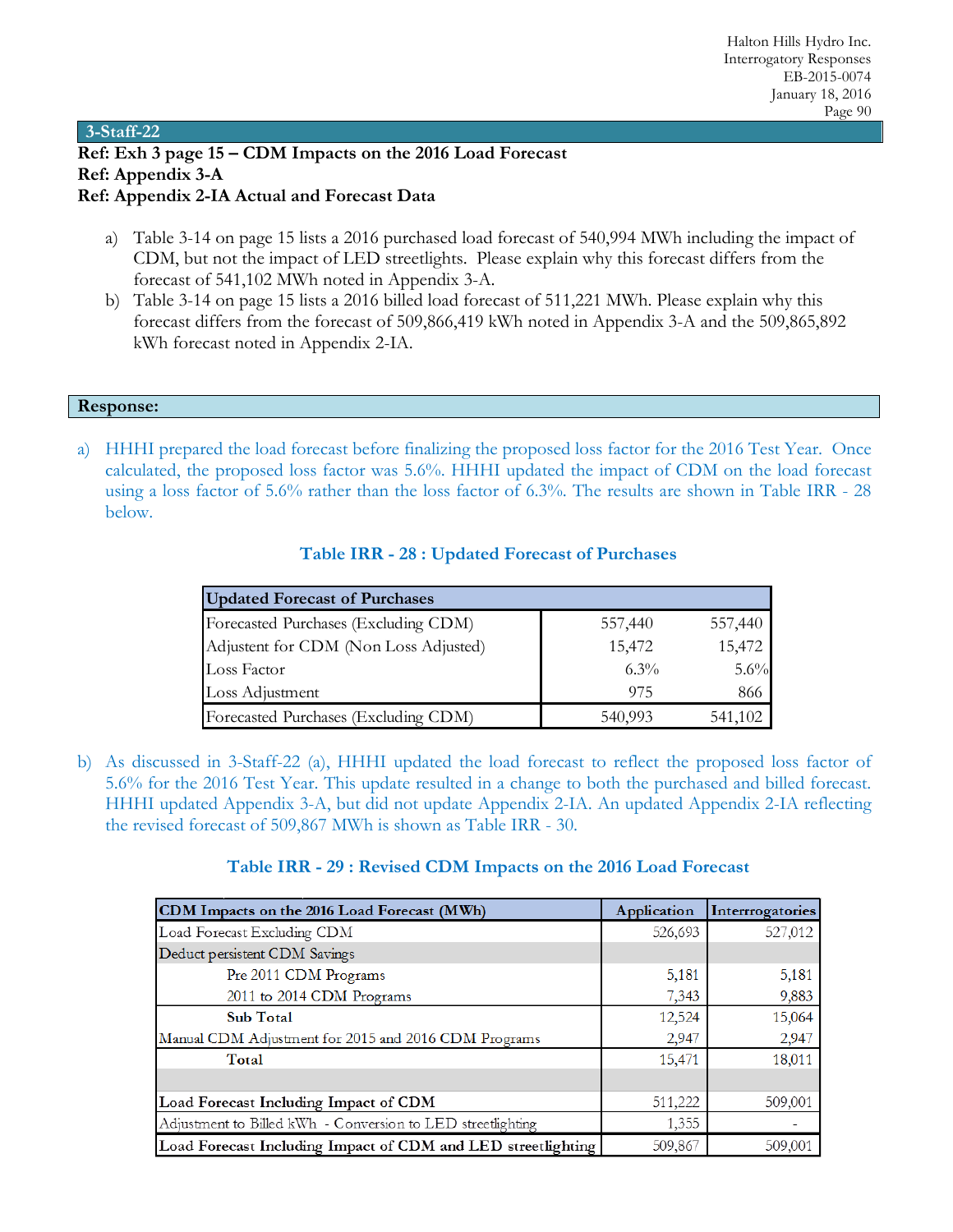|                                   | 2012 Board  |             |             |             |             |                  |  |
|-----------------------------------|-------------|-------------|-------------|-------------|-------------|------------------|--|
|                                   | Approved    | 2012        | 2013        | 2014        | 2015 Bridge | <b>2016 Test</b> |  |
| <b>Residential - Time of Use</b>  |             |             |             |             |             |                  |  |
| # of Customers                    | 19,530      | 19,194      | 19,511      | 19,623      | 19,788      | 19,955           |  |
| kWh                               | 210,212,474 | 213,770,412 | 207,797,230 | 203,392,794 | 197,672,942 | 193,851,901      |  |
| $\mathbf{k}\mathbf{W}$            |             |             |             |             |             |                  |  |
| Variance Analysis                 |             |             |             |             |             |                  |  |
| # of Customers                    |             | $-1.72%$    | $-0.10%$    | 0.48%       | 1.32%       | 2.18%            |  |
| kWh                               |             | 1.69%       | $-1.15\%$   | $-3.24%$    | $-5.97\%$   | $-7.78%$         |  |
| $\mathbf{k}\mathbf{W}$            |             | $0.00\%$    | $0.00\%$    | $0.00\%$    | 0.00%       | $0.00\%$         |  |
| General Service less than 50 kW   |             |             |             |             |             |                  |  |
| # of Customers                    | 1,694       | 1,710       | 1,710       | 1,701       | 1,699       | 1,696            |  |
| kWh                               | 54,285,767  | 56,941,928  | 56,899,095  | 51,541,092  | 49,237,943  | 47,621,962       |  |
| kW                                |             |             |             |             |             |                  |  |
| Variance Analysis                 |             |             |             |             |             |                  |  |
| # of Customers                    |             | 0.94%       | 0.94%       | 0.41%       | $0.30\%$    | 0.12%            |  |
| kWh                               |             | 4.89%       | 4.81%       | $-5.06%$    | $-9.30\%$   | $-12.28%$        |  |
| kW                                |             | $0.00\%$    | $0.00\%$    | $0.00\%$    | $0.00\%$    | $0.00\%$         |  |
| General Service 50 to 999 kW      |             |             |             |             |             |                  |  |
| # of Customers                    | 176         | 200         | 207         | 198         | 214         | 232              |  |
| kWh                               | 117,338,024 | 116,558,152 | 119,703,999 | 130,517,151 | 138,229,341 | 147,798,837      |  |
| kW                                | 328,299     | 313,360     | 321,135     | 362,946     | 366,438     | 391,807          |  |
| Variance Analysis                 |             |             |             |             |             |                  |  |
| # of Customers                    |             | 13.64%      | 17.61%      | 12.50%      | 21.59%      | 31.82%           |  |
| kWh                               |             | $-0.66%$    | 2.02%       | 11.23%      | 17.80%      | 25.96%           |  |
| kW                                |             | $-4.55\%$   | $-2.18%$    | 10.55%      | 11.62%      | 19.34%           |  |
| General Service 1,000 to 4,999 kW |             |             |             |             |             |                  |  |
| # of Customers                    | 13          | 12          | 13          | 13          | 14          | 14               |  |
| kWh                               | 108,192,394 | 101,713,650 | 111,612,294 | 116,678,000 | 116,626,356 | 116,864,174      |  |
| kW                                | 293,909     | 289,209     | 296,492     | 307,815     | 314,658     | 315,299          |  |
| Variance Analysis                 |             |             |             |             |             |                  |  |
| # of Customers                    |             | $-7.69%$    | $0.00\%$    | $0.00\%$    | 7.69%       | 7.69%            |  |
| $\mathbf{kWh}$                    |             | $-5.99\%$   | 3.16%       | 7.84%       | 7.80%       | 8.02%            |  |
| $\mathbf{k}\mathbf{W}$            |             | $-1.60%$    | 0.88%       | 4.73%       | 7.06%       | 7.28%            |  |
| <b>Sentinel Lighting</b>          |             |             |             |             |             |                  |  |
| # of Connections                  | 175         | 153         | 177         | 170         | 173         | 176              |  |
| kWh                               | 380,342     | 439,446     | 443,840     | 448,279     | 456,481     | 464,833          |  |
| $\mathbf{k}\mathbf{W}$            | 810         | 650         | 676         | 703         | 622         | 633              |  |
| Variance Analysis                 |             |             |             |             |             |                  |  |
| # of Connections                  |             | $-12.57\%$  | 1.14%       | $-2.86%$    | $-1.14%$    | $0.57\%$         |  |
| kWh                               |             | 15.54%      | 16.69%      | 17.86%      | 20.02%      | 22.21%           |  |
| $\mathbf{k}\mathbf{W}$            |             | $-19.75%$   | $-16.54%$   | $-13.21\%$  | $-23.21\%$  | $-21.85%$        |  |

# **Table IRR – 30 : Revised Board Appendix 2-IA**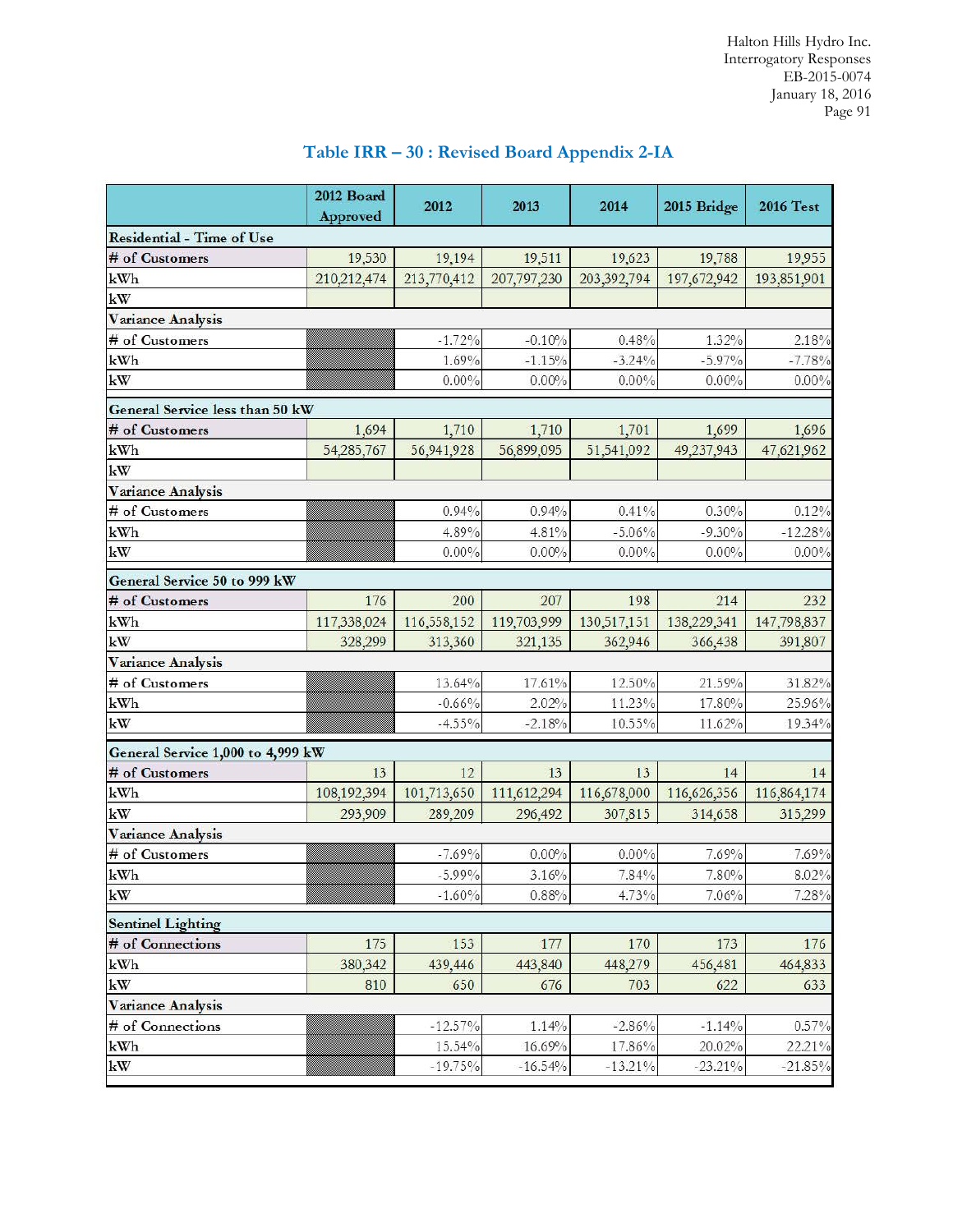|                                 | 2012 Board  | 2012        | 2013        | 2014        | 2015 Bridge | <b>2016 Test</b> |
|---------------------------------|-------------|-------------|-------------|-------------|-------------|------------------|
|                                 | Approved    |             |             |             |             |                  |
| <b>Street Lighting</b>          |             |             |             |             |             |                  |
| # of Connections                | 4,474       | 4,417       | 4,477       | 4,477       | 4,507       | 4,538            |
| kWh                             | 2,778,881   | 2,762,363   | 2,769,251   | 2,782,603   | 2,127,971   | 1,466,975        |
| kW                              | 7,820       | 7,681       | 7,731       | 7,764       | 5,933       | 4,090            |
| <b>Variance Analysis</b>        |             |             |             |             |             |                  |
| # of Connections                |             | $-1.27\%$   | 0.07%       | 0.07%       | 0.74%       | 1.43%            |
| kWh                             |             | $-0.59%$    | $-0.35%$    | 0.13%       | $-23.42%$   | $-47.21%$        |
| kW                              |             | $-1.78%$    | $-1.14%$    | $-0.72%$    | $-24.13%$   | $-47.70%$        |
| <b>Unmetered Scattered Load</b> |             |             |             |             |             |                  |
| # of Connections                | 175         | 151         | 146         | 147         | 149         | 150              |
| kWh                             | 838,540     | 892,750     | 900,265     | 923,011     | 927,563     | 932,138          |
| kW                              |             |             |             |             |             |                  |
| <b>Variance Analysis</b>        |             |             |             |             |             |                  |
| # of Connections                |             | $-13.71%$   | $-16.57%$   | $-16.00\%$  | $-14.86%$   | $-14.29%$        |
| kWh                             |             | 6.46%       | 7.36%       | 10.07%      | 10.62%      | 11.16%           |
| kW                              |             | $0.00\%$    | $0.00\%$    | $0.00\%$    | $0.00\%$    | $0.00\%$         |
| Totals                          |             |             |             |             |             |                  |
| Customers /<br>Connections      | 26,237      | 25,837      | 26,241      | 26,329      | 26,544      | 26,761           |
| kWh                             | 494,026,422 | 493,078,701 | 500,125,974 | 506,282,930 | 505,278,597 | 509,000,820      |
| kW from applicable classes      | 630,838     | 610,900     | 626,034     | 679,228     | 687,651     | 711,829          |
| <b>Totals - Variance</b>        |             |             |             |             |             |                  |
| Customers / Connections         |             | $-1.52%$    | 0.02%       | 0.35%       | 1.17%       | 2.00%            |
| kWh                             |             | $-0.19%$    | 1.23%       | 2.48%       | 2.28%       | 3.03%            |
| kW from applicable classes      |             | $-3.16%$    | $-0.76%$    | 7.67%       | 9.01%       | 12.84%           |

# **Table IRR - 30 : Revised Board Appendix 2-IA (cont'd)**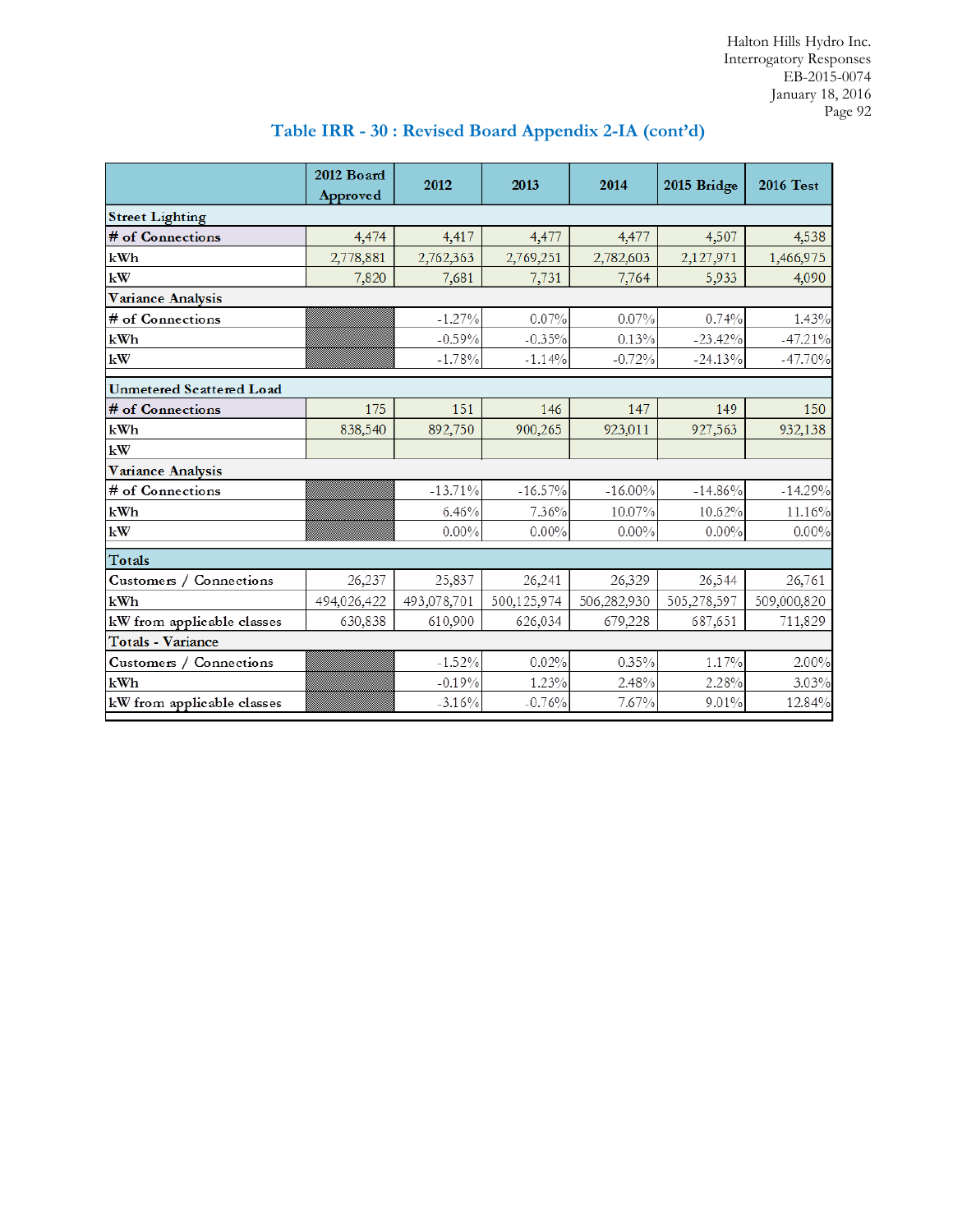#### **3-Staff-23**

# **Ref: Exh 3 page 18, CDM Impacts for LRAMVA**

Please provide a table that lists all the appropriate OPA CDM Initiatives that produced net CDM savings which were used in the LRAMVA calculations. For each rate class, please list all relevant CDM initiatives in the applicable year and provide the subsequent net CDM savings for each. An example is provided below:

| <b>Residential</b>         | Net kWh | Net kW |
|----------------------------|---------|--------|
| Initiative 1               |         |        |
| Initiative 2               |         |        |
| Initiative 3               |         |        |
| Total                      |         |        |
| Volumetric Rate Used       |         |        |
| <b>Lost Revenues</b>       |         |        |
| $GS < 50$ kW               | Net kWh | Net kW |
| Initiative 1               |         |        |
| Initiative 2               |         |        |
| Initiative 3               |         |        |
| Total                      |         |        |
| Volumetric Rate Used       |         |        |
| <b>Lost Revenues</b>       |         |        |
| $GS > 50$ kW               | Net kWh | Net kW |
| Initiative 1               |         |        |
| Initiative 2               |         |        |
| Initiative 3               |         |        |
| Total                      |         |        |
| Volumetric Rate Used       |         |        |
| <b>Lost Revenues</b>       |         |        |
| Other classes (e.g.,       | Net kWh | Net kW |
| Streetlighting, Large Use, |         |        |
| etc.), as needed           |         |        |
| Initiative 1               |         |        |
| Initiative 2               |         |        |
| Initiative 3               |         |        |
| Total                      |         |        |
| Volumetric Rate Used       |         |        |
| <b>Lost Revenues</b>       |         |        |

A separate table should be provided for each year.

#### **Response:**

The CDM initiatives that produced the net CDM savings which were used in the revised LRAMVA calculations for each year are shown in Tables IRR - 31 to IRR - 34.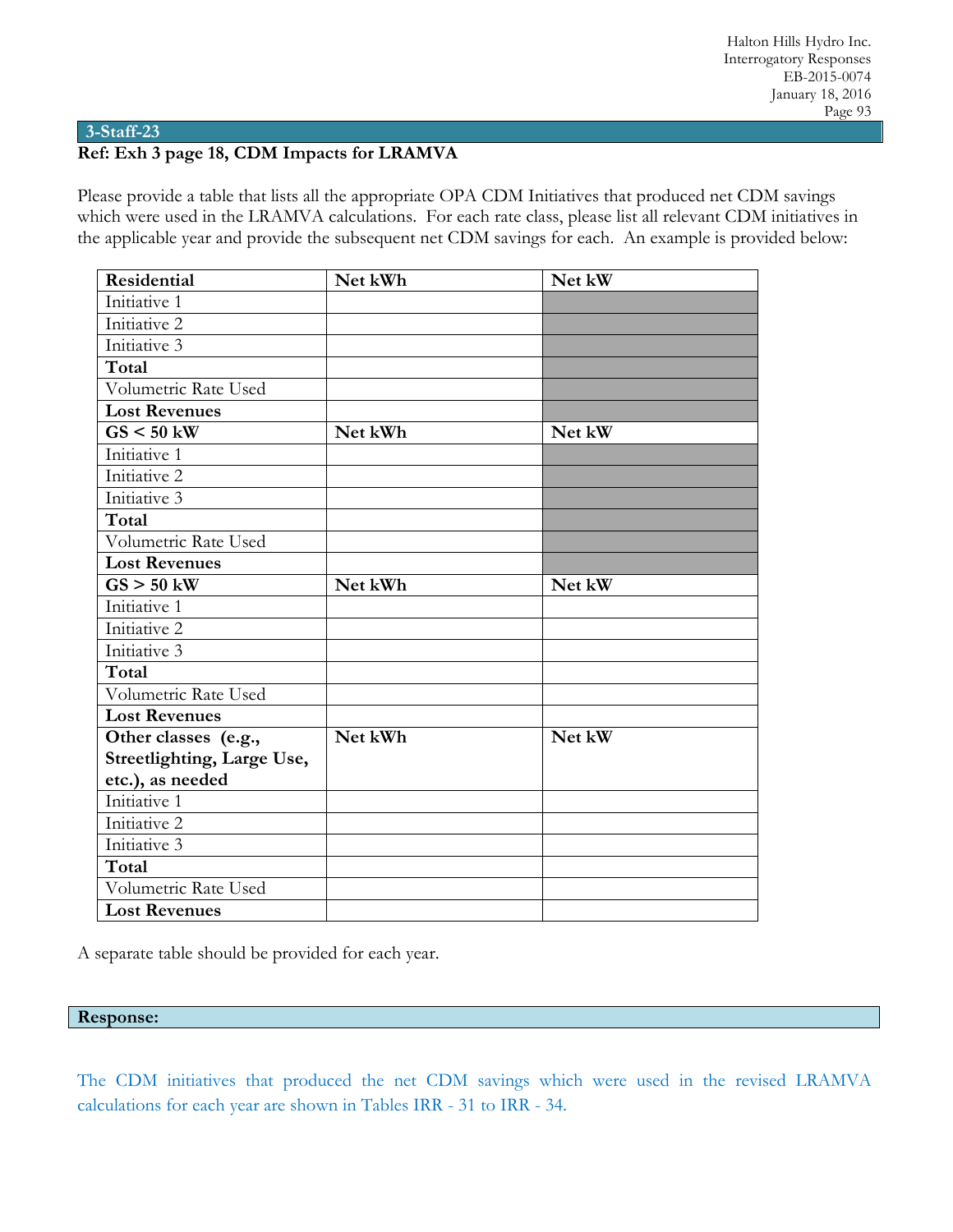| <b>Residential CDM Savings</b>         |                |                |
|----------------------------------------|----------------|----------------|
| Program                                | kWh            | kW             |
| Appliance Retirement                   | 94,294         |                |
| Appliance Exchange                     | 1,192          |                |
| <b>HVAC</b> Incentives                 | 319,154        |                |
| Conservation Instant Coupon Booklet    | 104,256        |                |
| Bi-Annual Retailer Event               | 160,889        |                |
| Residential Demand Response            | 257            |                |
| Residential New Construction           |                |                |
| Home Assistance Program                |                |                |
| Time-of-Use CDM Savings                |                |                |
| <b>Total Residential Savings</b>       | 680,042        |                |
| Volumetric Rate Uses                   | \$<br>0.0119   |                |
| <b>Lost Revenues</b>                   | \$9,759.40     |                |
|                                        |                |                |
| GS < 50 kW CDM Savings                 |                |                |
| Program                                | kWh            | kW             |
| Direct Install Lighting                | 97,298         |                |
| Total GS < 50 kW CDM Savings           | 97,298         |                |
| <b>Volumetric Rate Uses</b>            | \$<br>0.0088   |                |
| <b>Lost Revenues</b>                   | \$1,028.68     |                |
| $GS > 50$ kW CDM Savings               |                |                |
| Program                                | kWh            | kW             |
| Retrofit                               | 377,208        | 48             |
| New Construction                       |                | -              |
| <b>Energy Audit</b>                    | $\overline{a}$ | $\overline{a}$ |
| Demand Response 3                      | 3,050          | 78             |
| Electricity Retrofit Incentive Program | 214,036        | 40             |
| High Performance New Construction      | 417            |                |
| Adjustments to 2011 Verified Results   |                |                |
| Adjustments to 2012 Verified Results   |                |                |
| Adjustments to 2013 Verified Results   |                |                |
| Total GS > 50 kW CDM Savings           | 594,711        | 166            |
| <b>Volumetric Rate Uses</b>            |                | 3.3885<br>S    |
| <b>Lost Revenues</b>                   | 617.18<br>\$   |                |
|                                        |                |                |
| $GS > 1,000$ kW CDM Savings            |                |                |
| Program                                | kWh            | kW             |
| <b>Energy Audit</b>                    |                |                |
| Demand Response 3                      |                |                |
| Retrofit                               | 103,574        | 16             |
| Demand Response 3                      | 24,735         | 421            |
| Electricity Retrofit Incentive Program | 392,250        | 73             |
| High Performance New Construction      | 765            |                |
| Adjustments to 2011 Verified Results   |                |                |
| Adjustments to 2012 Verified Results   |                |                |
| Adjustments to 2013 Verified Results   |                |                |
| Total GS > 1,000 kW CDM Savings        | 521,324        | 510            |
| <b>Volumetric Rate Uses</b>            |                | 3.6066<br>s    |
| <b>Lost Revenues</b>                   | \$2,019.95     |                |
| Total (kWh / kW)                       | 1,893,375      | 676            |
| <b>Total Lost Revenues</b>             | \$             | 13,425.20      |

# **Table IRR - 31 : 2011 CDM Savings by Progam - IESO Final Report**

**Table IRR - 32 : 2012 CDM Savings by Progam - IESO Final Report**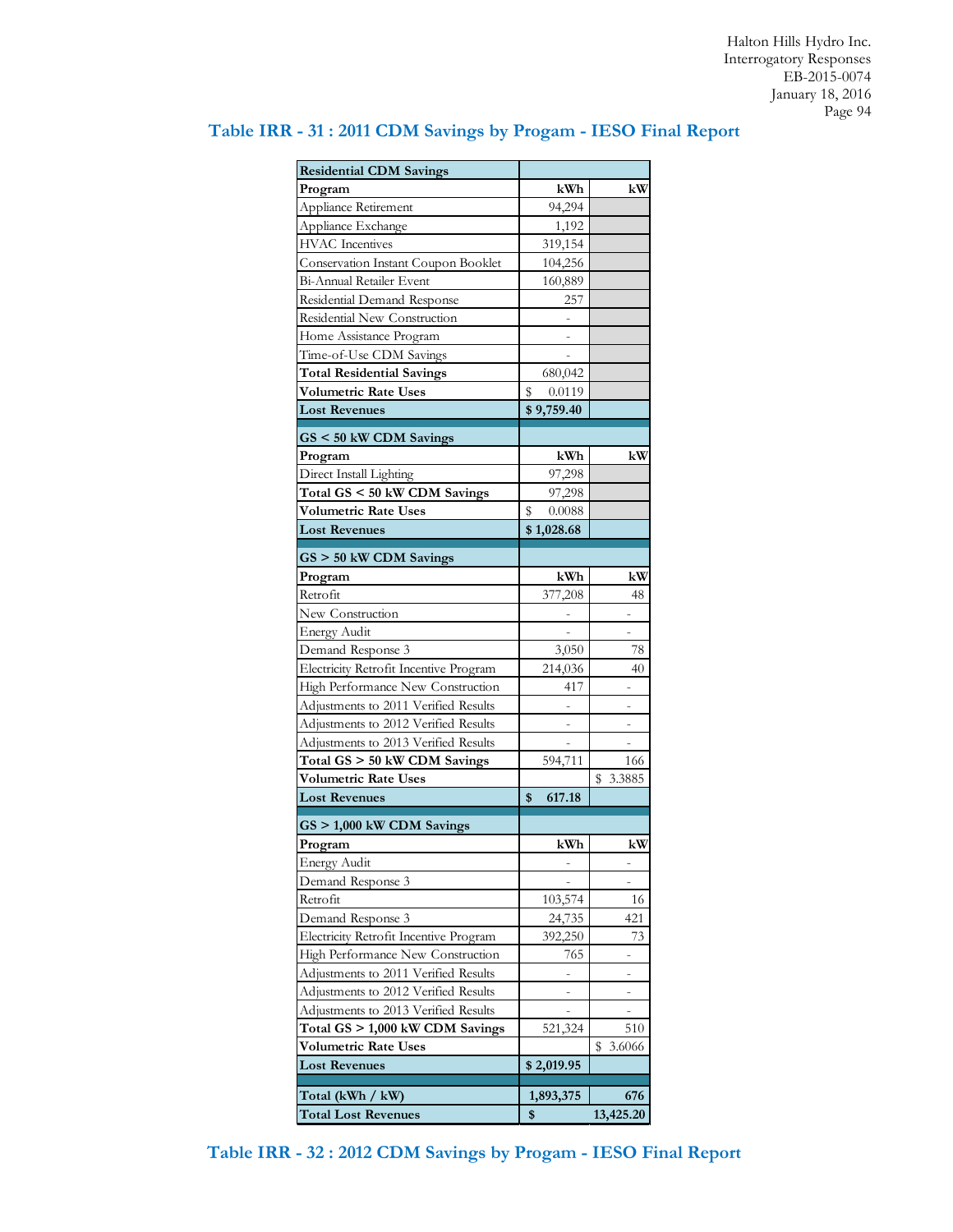| <b>Residential CDM Savings</b>                          |    |                |                     |  |
|---------------------------------------------------------|----|----------------|---------------------|--|
| Program                                                 |    | kWh            | kW                  |  |
| Appliance Retirement                                    |    | 44,553         |                     |  |
| Appliance Exchange                                      |    | 4,504          |                     |  |
| <b>HVAC</b> Incentives                                  |    | 152,190        |                     |  |
| Conservation Instant Coupon Booklet                     |    | 7,655          |                     |  |
| Bi-Annual Retailer Event                                |    | 146,623        |                     |  |
| Residential Demand Response                             |    | 2,046          |                     |  |
| Residential New Construction                            |    |                |                     |  |
| Home Assistance Program                                 |    |                |                     |  |
| Time-of-Use Savings                                     |    |                |                     |  |
| <b>Total Residential CDM Savings</b>                    |    | 357,571        |                     |  |
| <b>Volumetric Rate Uses</b>                             | s  | 0.0116         |                     |  |
| <b>Lost Revenues</b>                                    |    | \$ (14,937.99) |                     |  |
| GS < 50 kW CDM Savings                                  |    |                |                     |  |
| Program                                                 |    | kWh            | kW                  |  |
| Direct Install Lighting                                 |    | 35,757         |                     |  |
| Total GS < 50 kW CDM Savings                            |    | 35,757         |                     |  |
| <b>Volumetric Rate Uses</b>                             | s  | 0.0084         |                     |  |
| <b>Lost Revenues</b>                                    | \$ | (3, 445.54)    |                     |  |
|                                                         |    |                |                     |  |
| $GS > 50$ kW CDM Savings<br>Program                     |    | kWh            | kW                  |  |
| Retrofit                                                |    | 1,766,601      | 264                 |  |
| New Construction                                        |    |                |                     |  |
|                                                         |    |                |                     |  |
| <b>Energy Audit</b><br>Demand Response 3                |    | 1,139          | 78                  |  |
| Electricity Retrofit Incentive Program                  |    |                |                     |  |
| High Performance New Construction                       |    | 330            | 1                   |  |
| Adjustments to 2011 Verified Results                    |    | (31,613)       | (21)                |  |
| Adjustments to 2012 Verified Results                    |    |                |                     |  |
| Adjustments to 2013 Verified Results                    |    |                |                     |  |
| Total GS > 50 kW CDM Savings                            |    | 1,736,457      | 322                 |  |
| <b>Volumetric Rate Uses</b>                             |    |                | 3.3298<br>\$        |  |
| <b>Lost Revenues</b>                                    |    |                | \$<br>(372.73)      |  |
|                                                         |    |                |                     |  |
| GS > 1,000 kW CDM Savings                               |    |                |                     |  |
| Program                                                 |    | kWh            | kW                  |  |
| <b>Energy Audit</b>                                     |    |                |                     |  |
| Demand Response 3                                       |    |                |                     |  |
| Retrofit                                                |    | ÷              | -                   |  |
| Demand Response 3                                       |    | 6,964          | 289                 |  |
| Electricity Retrofit Incentive Program                  |    |                |                     |  |
| High Performance New Construction                       |    | 269            | $\boldsymbol{0}$    |  |
| Adjustments to 2011 Verified Results                    |    | (25, 736)      | (17                 |  |
| Adjustments to 2012 Verified Results                    |    |                |                     |  |
| Adjustments to 2013 Verified Results                    |    |                | $\overline{a}$      |  |
| Total GS > 1,000 kW CDM Savings<br>Volumetric Rate Uses |    | (18,503)       | 272<br>\$<br>3.1671 |  |
| <b>Lost Revenues</b>                                    |    |                | \$3,203.24          |  |
|                                                         |    |                |                     |  |
| Total (kWh / kW)                                        |    | 2,111,282      | 594                 |  |
| <b>Total Lost Revenues</b>                              |    |                | (16, 126.00)        |  |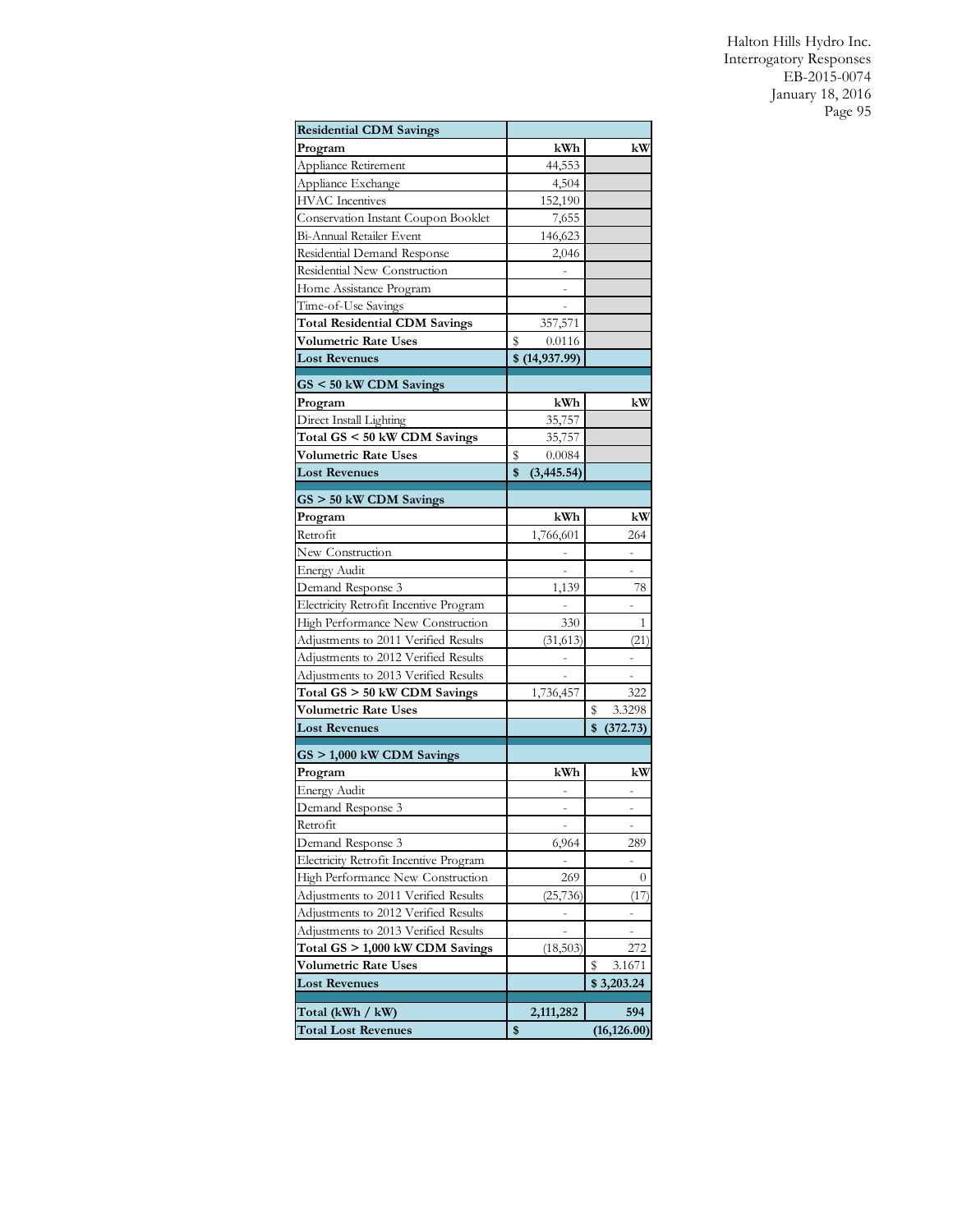| <b>Residential CDM Savings</b>                                 |                |              |
|----------------------------------------------------------------|----------------|--------------|
| Program                                                        | kWh            | kW           |
| Appliance Retirement                                           | 25,479         |              |
| Appliance Exchange<br><b>HVAC</b> Incentives                   | 7,758          |              |
|                                                                | 164,883        |              |
| Conservation Instant Coupon Booklet                            | 42,197         |              |
| Bi-Annual Retailer Event                                       | 94,055         |              |
| Residential Demand Response                                    | 962            |              |
| Residential New Construction                                   |                |              |
| Home Assistance Program                                        | 127,118        |              |
| Time-of-Use Savings                                            |                |              |
| <b>Total Residential CDM Savings</b>                           | 462,452        |              |
| Volumetric Rate Uses                                           | \$<br>0.0115   |              |
| <b>Lost Revenues</b>                                           | \$ (3,915.20)  |              |
| $GS < 50$ kW CDM Savings                                       |                |              |
| Program                                                        | kWh            | kW           |
| Direct Install Lighting                                        | 31,355         |              |
| Total GS < 50 kW CDM Savings                                   | 31,355         |              |
| <b>Volumetric Rate Uses</b>                                    | S<br>0.0083    |              |
| <b>Lost Revenues</b>                                           | $$$ (3,445.54) |              |
| $GS > 50$ kW CDM Savings                                       |                |              |
| Program                                                        | kWh            | kW           |
| Retrofit                                                       | 647,285        | 131          |
| New Construction                                               |                |              |
| <b>Energy Audit</b>                                            |                |              |
| Demand Response 3                                              | 1,061          | 79           |
| Electricity Retrofit Incentive Program                         |                |              |
| High Performance New Construction                              | ÷              |              |
| Adjustments to 2011 Verified Results                           |                |              |
| Adjustments to 2012 Verified Results                           | 40,076         | 8            |
| Adjustments to 2013 Verified Results                           |                |              |
| Total GS > 50 kW CDM Savings                                   | 688,422        | 218          |
| <b>Volumetric Rate Uses</b>                                    |                | 3.3350<br>S  |
| <b>Lost Revenues</b>                                           |                | \$<br>521.36 |
|                                                                |                |              |
| $GS > 1,000$ kW CDM Savings                                    |                |              |
| Program                                                        | kWh            | kW           |
| <b>Energy Audit</b>                                            |                |              |
| Demand Response 3                                              |                |              |
| Retrofit                                                       |                |              |
| Demand Response 3                                              | 18,771         | 824          |
| Electricity Retrofit Incentive Program                         |                | ۰            |
| High Performance New Construction                              |                |              |
| Adjustments to 2011 Verified Results                           | ÷              | ÷            |
| Adjustments to 2012 Verified Results                           | 34,579         | 7            |
| Adjustments to 2013 Verified Results                           |                |              |
| Total GS > 1,000 kW CDM Savings<br><b>Volumetric Rate Uses</b> | 53,350         | 831          |
|                                                                |                | \$<br>3.0245 |
| <b>Lost Revenues</b>                                           |                | \$(2,797.51) |
| Total (kWh / kW)                                               | 1,235,579      | 1,049        |
| <b>Total Lost Revenues</b>                                     | \$             | (9,636.88)   |

# **Table IRR - 33 : 2013 CDM Savings by Progam - IESO Final Report**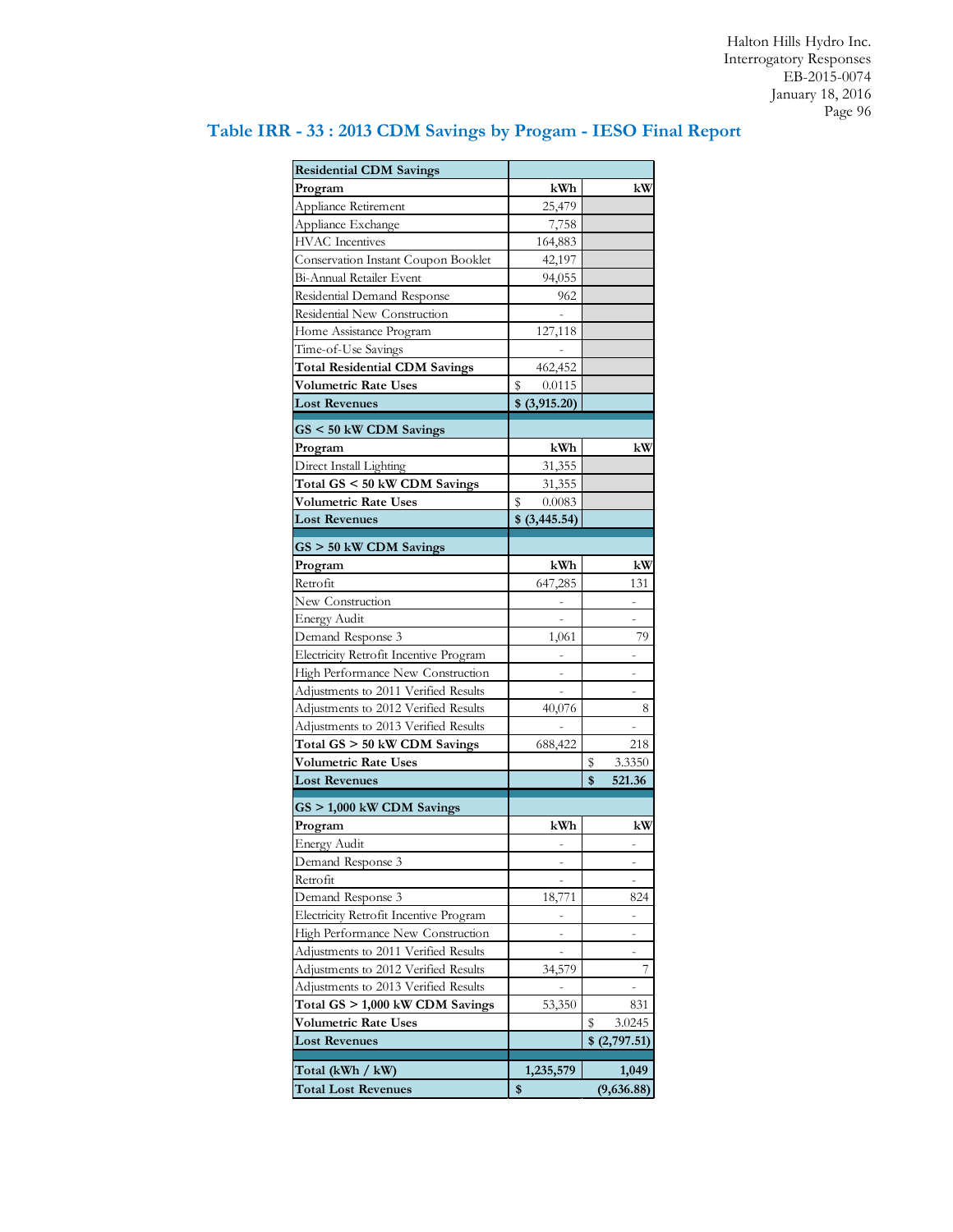| <b>Residential CDM Savings</b>         |                |    |             |
|----------------------------------------|----------------|----|-------------|
| Program                                | kWh            |    | kW          |
| Appliance Retirement                   | 34,352         |    |             |
| Appliance Exchange                     | 13,300         |    |             |
| <b>HVAC</b> Incentives                 | 186,909        |    |             |
| Conservation Instant Coupon Booklet    | 154,153        |    |             |
| Bi-Annual Retailer Event               | 672,862        |    |             |
| Residential Demand Response            |                |    |             |
| Residential New Construction           | 149,950        |    |             |
| Home Assistance Program                | 26,376         |    |             |
| Time-of-Use Savings                    |                |    |             |
| <b>Total Residential CDM Savings</b>   | 1,237,902      |    |             |
| Volumetric Rate Uses                   | \$<br>0.0117   |    |             |
| <b>Lost Revenues</b>                   | \$<br>3,881.64 |    |             |
|                                        |                |    |             |
| $GS < 50$ kW CDM Savings               |                |    |             |
| Program                                | kWh            |    | kW          |
| Direct Install Lighting                | 76,510         |    |             |
| Total GS < 50 kW CDM Savings           | 76,510         |    |             |
| <b>Volumetric Rate Uses</b>            | \$<br>0.0084   |    |             |
| <b>Lost Revenues</b>                   | \$ (3,163.32)  |    |             |
| GS > 50 kW CDM Savings                 |                |    |             |
| Program                                | kWh            |    | kW          |
| Retrofit                               | 1,553,508      |    | 274         |
| New Construction                       | 126,132        |    | 24          |
| <b>Energy Audit</b>                    | 70,080         |    | 16          |
| Demand Response 3                      |                |    | 54          |
| Electricity Retrofit Incentive Program |                |    |             |
| High Performance New Construction      |                |    |             |
| Adjustments to 2011 Verified Results   | 234,778        |    | 51          |
| Adjustments to 2012 Verified Results   | 361            |    |             |
| Adjustments to 2013 Verified Results   | 585,130        |    | 111         |
| Total GS > 50 kW CDM Savings           | 2,569,989      |    | 530         |
| <b>Volumetric Rate Uses</b>            |                | s  | 3.3826      |
| <b>Lost Revenues</b>                   |                | \$ | (7, 578.52) |
|                                        |                |    |             |
| GS > 1,000 kW CDM Savings              |                |    |             |
| Program                                | kWh            |    | kW          |
| <b>Energy Audit</b>                    | 60,467         |    | 11          |
| Demand Response 3                      |                |    |             |
| Retrofit                               |                |    |             |
| Demand Response 3                      |                |    | 370         |
| Electricity Retrofit Incentive Program |                |    |             |
| High Performance New Construction      |                |    |             |
| Adjustments to 2011 Verified Results   | 202,573        |    | 37          |
| Adjustments to 2012 Verified Results   | 311            |    |             |
| Adjustments to 2013 Verified Results   | 504,867        |    | 79          |
| Total GS > 1,000 kW CDM Savings        | 768,218        |    | 497         |
| Volumetric Rate Uses                   |                | \$ | 3.1010      |
| <b>Lost Revenues</b>                   |                | \$ | (339.81)    |
| Total (kWh / kW)                       | 4,652,619      |    | 1,027       |
| <b>Total Lost Revenues</b>             | \$             |    | (7,200.01)  |

# **Table IRR - 34 : 2014 CDM Savings by Progam - IESO Final Report**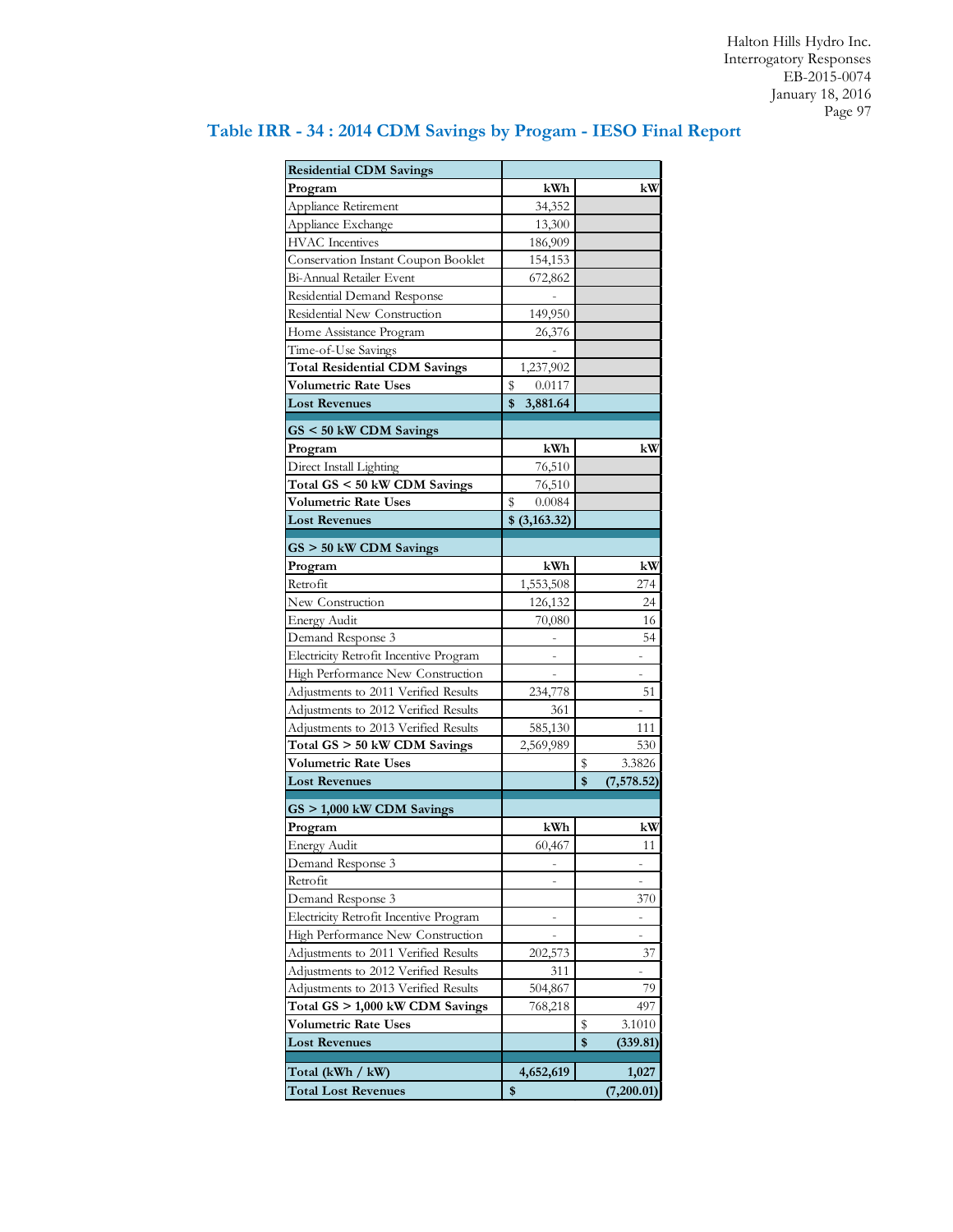# **Ref: Exhibit 3, Tab 1, Schedule 1, page 12**

- a) Please explain why HHHI used a 3 year average to calculate growth in the number of customers rather than a 5 year average, similar to what was used to calculate the kW forecast.
- b) Please provide the actual number of customers for each rate class by month for 2015 for which data is available.

#### **Response:**

- a) Please refer to 3.0-VECC-14 part (a).
- b) The 2015 customer numbers by month are shown in Table IRR 35 below:

|  |  | Table IRR - 35: 2015 Customer Numbers by Class and Month |
|--|--|----------------------------------------------------------|
|--|--|----------------------------------------------------------|

|                                        | 2015   |                                |        |        |        |        |        |        |                 |        |            |     |
|----------------------------------------|--------|--------------------------------|--------|--------|--------|--------|--------|--------|-----------------|--------|------------|-----|
| <b>Class</b>                           |        | <b>Customers</b> / Connections |        |        |        |        |        |        |                 |        |            |     |
|                                        | Jan    | Feb                            | Mar    | Apr    | May    | lun    | Jul    | Aug    | Se <sub>p</sub> | Oct    | <b>Nov</b> | Dec |
| Residential                            | 19,627 | 19,628                         | 19,619 | 19,623 | 19,628 | 19,645 | 19,662 | 19,644 | 19,647          | 19,678 | 19,752     |     |
| <b>General Service less than 50 kW</b> | 1,687  | 1,690                          | 1,707  | 1,695  | 1,708  | 1,724  | 1,768  | 1,824  | 1,870           | 1,935  | 1,914      |     |
| <b>General Service 50 to 999 kW</b>    | 198    | 197                            | 195    | 198    | 198    | 200    | 199    | 198    | 198             | 197    | 193        |     |
| General Service 1,000 to 4,999 kW      | 13     | 13                             | 13     | 13     | 13     | 13     | 13     | 13     | 13              | 13     | 13         |     |
| Un-metered Scattered Load              | 147    | 147                            | 147    | 147    | 145    | 145    | 146    | 146    | 144             | 144    | 144        |     |
| <b>Sentinel Lighting</b>               | 169    | 169                            | 168    | 170    | 177    | 175    | 173    | 173    | 172             | 172    | 172        |     |
| <b>Street Lighting</b>                 | 4,478  | 4,481                          | 4,481  | 4,481  | 4,481  | 4,481  | 4,481  | 4,481  | 4,481           | 4,595  | 4,595      |     |
| microFIT                               | 107    | 108                            | 103    | 106    | 110    | 110    | 111    | 112    | 114             | 117    | 118        |     |
| <b>FIT</b>                             | 6      |                                | 6      | 6      |        | 8      | 8      | 8      |                 | 8      | 8          |     |
| <b>Total Customers / Connections</b>   | 26,432 | 26,439                         | 26,439 | 26,439 | 26,466 | 26,501 | 26,561 | 26,599 | 26,647          | 26,859 | 26,909     |     |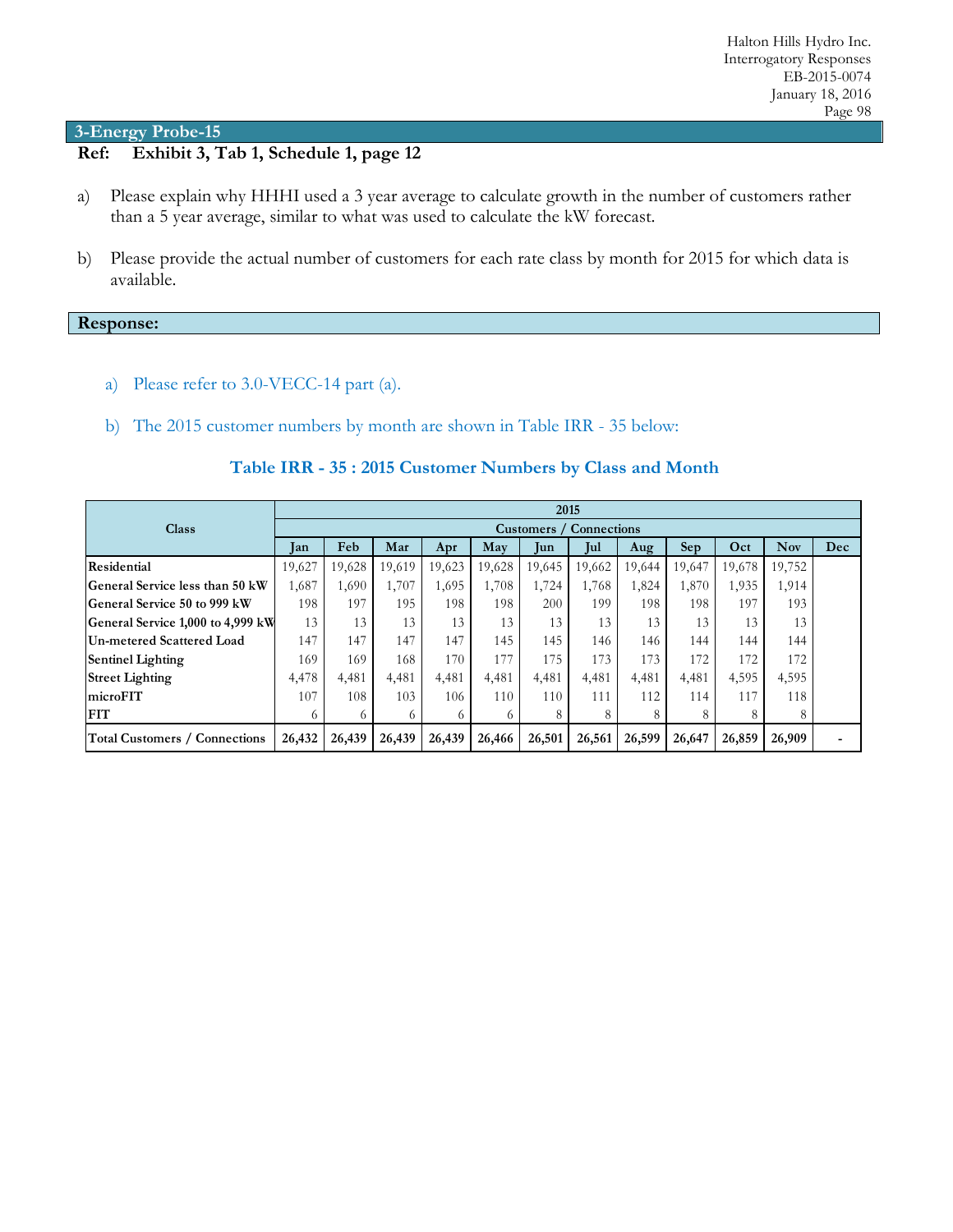### **Ref: Exhibit 3, Load Forecast Excel Model**

- a) Please explain why the number of peak hours in 2016 of 4,016 is the same as in 2014 and 2015 despite 2016 being a leap year.
- b) Please provide the actual kWh's for the Outlet Mall by month from August 2013 through to the most recent month available in 2015.

#### **Response:**

- a) HHHI has corrected the number of peak hours in February 2016 and revised the load forecast model to reflect this change along with the changes discussed in response to VECC interrogatory 3.0- VECC-9.
- b) The actual kWhs for the Outlet Mall, by month, are shown in Table IRR 36 below.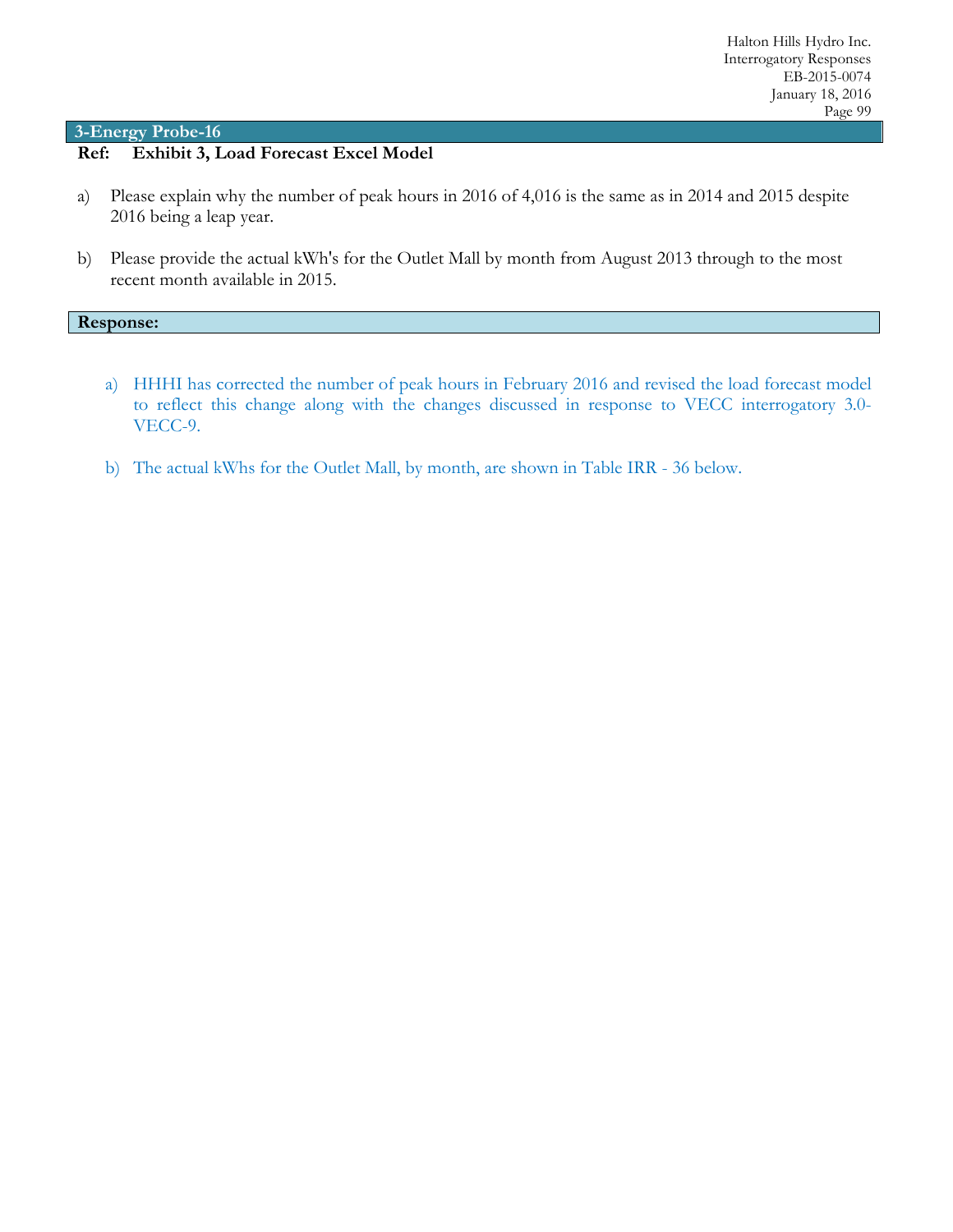### **Year Month kWhs** 13 3 4 33,360 5 71,880 6 123,960 7 312,480 8 683,040 9 667,800 10 675,120 11 782,168 12 680,713 1 624,811 2 568,170 3 625,449 4 575,576 5 625,166 6 683,319 7 704,216 8 739,120 9 669,757 10 629,375 11 672,851 12 730,843 1 691,184 2 605,755 3 633,502 4 598,503 5 654,221 6 662,625 7 757,475 8 751,852 9 703,570 10 611,489 **Total 18,549,349**

# **Table IRR - 36 : Outlet Mall Consumption by Month**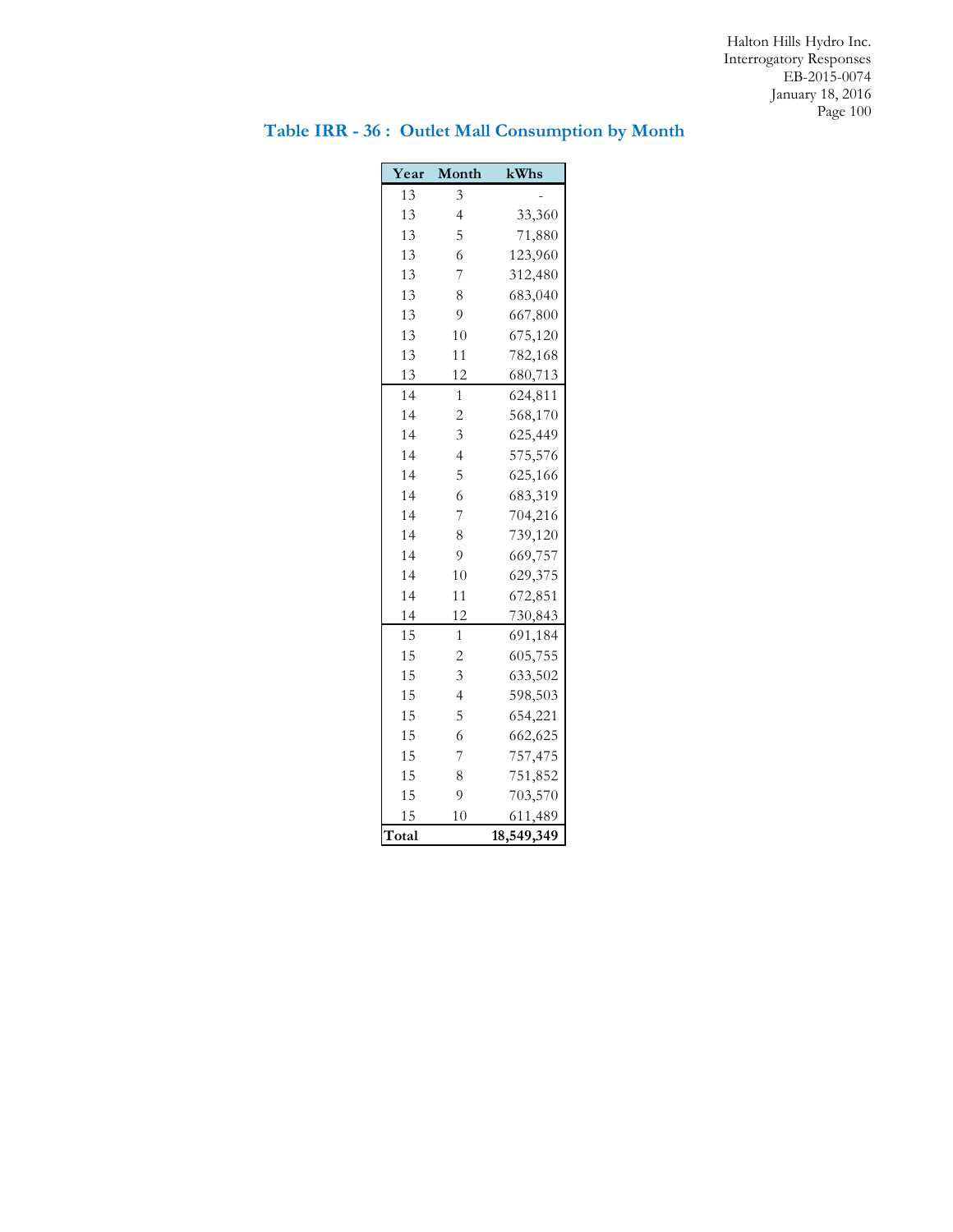### **3-Energy Probe-17 Ref: Exhibit 3, page 11**

Are the figures in Table 3-5, and by extension those in Table 3-7 supposed to be year end figures or June figures for each month, or some other calculation such as the average for the year?

### **Response:**

The number of customers and connections in Table 3-5 and Table 3-7 are year-end figures.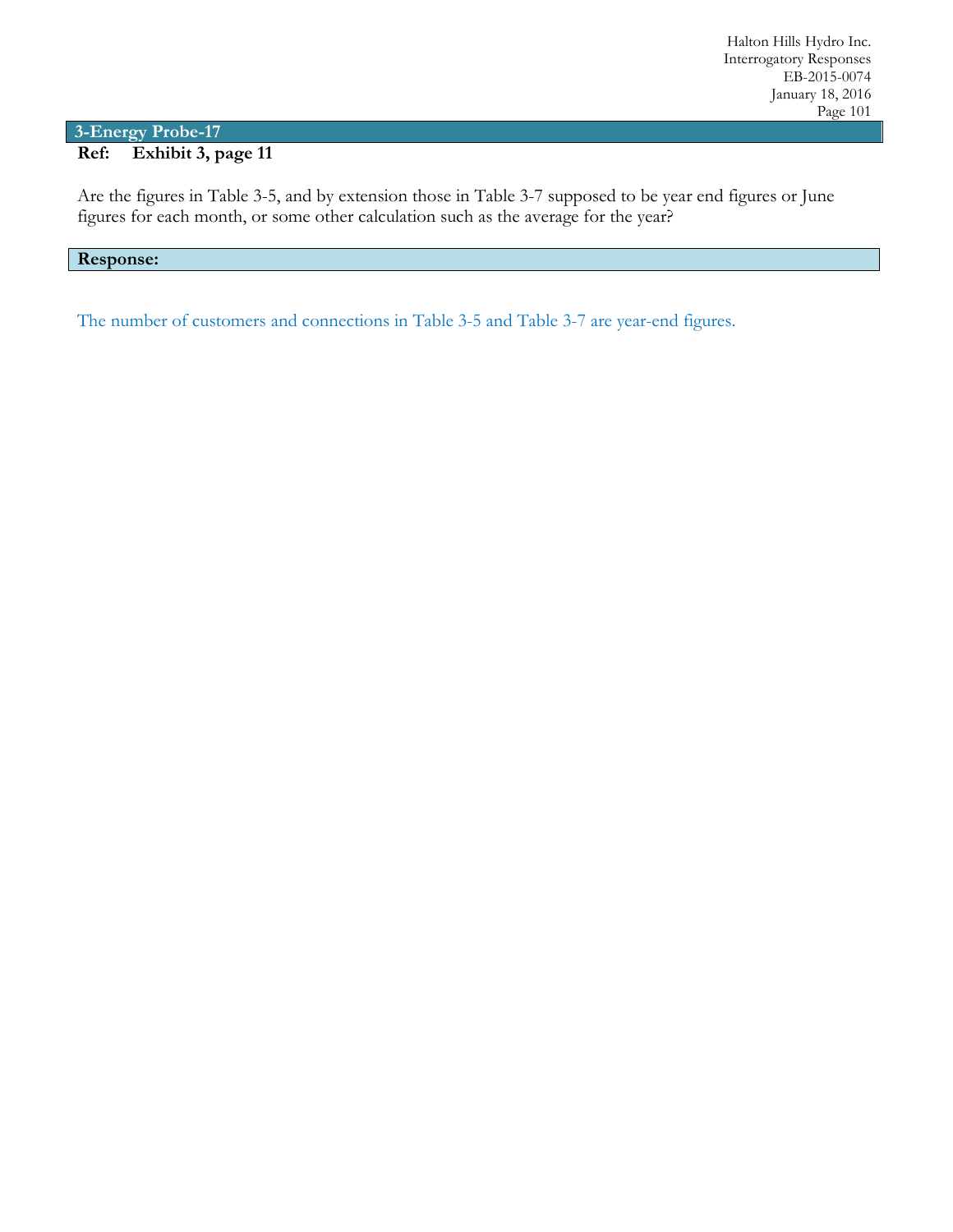### **Ref: Exhibit 3, Tab 3, Schedule 1**

- a) Please confirm that the figures in Table 3-21C do not include any revenues or expenses associated with CDM programs or deferral and variance account interest. If this cannot be confirmed, please update Tables 3-21C through 3-21F to reflect removal of these amounts.
- b) Please provide a table that shows the most recent available year-to-date actuals for 2015 in the same level of detail as shown in bottom part of Table 3-21C (specific service charges, late payment charges, other operating revenue and other income and deductions), along with figures for the corresponding period in 2014.

#### **Response:**

- a) HHHI confirms figures in Table 3-21C do not include any revenues or expenses associated with CDM programs. Included in table 3-21C is interest income associated with deferral and variance account interest – 2015 Bridge \$100,000 and 2016 Test \$100,000
- b) Table IRR 37 shows the most recent available year-to-date actuals for 2015.

### **Table IRR - 37 : Revised Board Appendix 2-H: Other Operating Revenue – Including 2015 Year-to-Date Actuals (as available)**

|           |                                                |               |              | <b>Actual Year   FORECAST  </b> |    | <b>Test Year</b> |  |
|-----------|------------------------------------------------|---------------|--------------|---------------------------------|----|------------------|--|
| $USoA \#$ | <b>USoA</b> Description                        | 2014          | 2015         |                                 |    | 2016             |  |
|           | Reporting Basis                                | <b>CGAAP</b>  |              | <b>MIFRS</b>                    |    | <b>MIFRS</b>     |  |
| 4235      | Specific Service Charges                       | \$<br>336,651 | \$           | 369,500                         | \$ | 375,470          |  |
| 4225      | Late Payment Charges                           | \$<br>107,919 | \$           | 120,000                         | \$ | 120,000          |  |
| 4080      | Distribution Services Revenue (4080)           | \$<br>25,764  | $\mathbb{S}$ | 71,160                          | \$ | 72,160           |  |
| 4210      | Rent from Electric Property (4210)             | \$<br>166,859 | \$           | 175,000                         | \$ | 171,914          |  |
|           | MicroFit Revenue                               | \$            | \$           |                                 | \$ |                  |  |
| 4325      | Revenues from Merchandising Jobbing, etc. (43) | \$<br>30,329  | \$           | 50,000                          | \$ | 50,000           |  |
| 4355      | Gain on Disposition og Utility Property (4355) | \$            | \$           | 40,823                          | \$ | 40,000           |  |
| 4375      | Revenues from Non-Utility Operations (4375)    | \$<br>323,026 | \$           | 331,697                         | \$ | 331,697          |  |
| 4375      | Revenues from Non-Utility Operations (4375)    | \$<br>125,431 | \$           |                                 | \$ |                  |  |
| 4385      | Non-Utility Rental Income (4385)               | \$<br>28,931  | \$           | 25,700                          | \$ | 21,600           |  |
|           | Sale of Vehicle                                | \$            | \$           |                                 | \$ |                  |  |
| 4405      | Interst and dividend income (4405)             | \$<br>87,678  | \$           | 75,300                          | \$ | 100,000          |  |
|           |                                                |               |              |                                 |    |                  |  |
|           | <b>Specific Service Charges</b>                | \$<br>336,651 | \$           | 369,500                         | \$ | 375,470          |  |
|           | <b>Late Payment Charges</b>                    | \$<br>107,919 | \$           | 120,000                         | \$ | 120,000          |  |
|           | <b>Other Operating Revenues</b>                | \$<br>192,623 | \$           | 246,160                         | \$ | 244,074          |  |
|           | <b>Other Income or Deductions</b>              | \$<br>595,395 | \$           | 523,520                         | \$ | 543,297          |  |
| Total     |                                                | \$1,232,588   | \$           | 1,259,180                       |    | \$1,282,841      |  |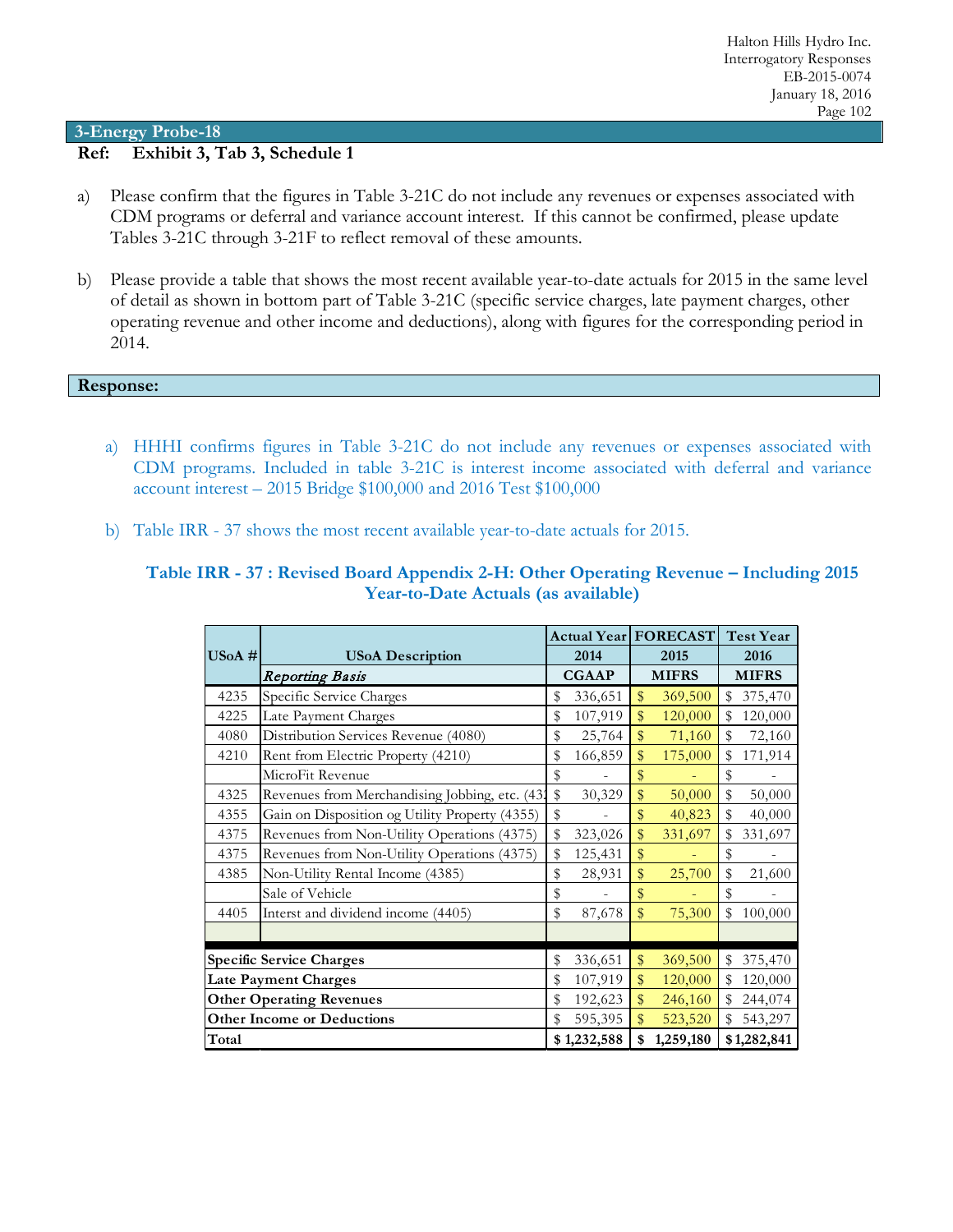### **Ref: Exhibit 3, Tab 3, Schedule 1**

- a) Where in Table 3-21D or Table 3-21F are the net proceeds from the sale of vehicles shown and are what are these net proceeds in each of 2015 and 2016? If there are such proceeds, please explain why there are not disposals shown in 2015 or 2016 for vehicles in the asset continuity schedules in Exhibit 2.
- b) Please explain the lower level of miscellaneous income forecast for 2015 and 2016 as compared to the four previous years as shown in Table 3-21D.
- c) Where has HHHI recorded revenues from microfit customers in Table 3-21E?
- d) What is the forecast of microfit revenue in 2016?
- e) Why is there no forecast associated with accounts 4082, 4084 and 4086 shown in Table 3-21E in any year other than 2014? Where are these revenues recorded in 2015 and 2016?

#### **Response:**

- a) Proceeds from vehicle sales are shown in Table 3-21F Gain on Disposition of Utility Property (4355). The Net Book Value is zero for the vehicles to be disposed of in 2015 and 2016; hence the dispositions are not reflected in the asset continuity schedules in Exhibit 2.
- b) Miscellaneous revenue as shown in Table 3-21D reflects recoverable costs for technical service layouts, isolation of Customer owned transformer, locates. Service requests year-over-year will vary. Example - 2014 a one-time customer request for technical services layout resulted in additional revenue of \$14,553. The forecast for 2015 and 2016 does not take into consideration "lumpy" onetime request.
- c) Microfit revenue is recorded as Operating Revenue Table 3-21A Summary of Operating Revenue
- d) The 2016 microfit forecast revenue is \$8,003.
- e) The forecast associated with accounts 4082, 4084 and 4086 are shown in Table IRR 38 below.

| Table IRR - 38 : Forecasted Revenue - USofA 4082, 4084 and 4086 |  |
|-----------------------------------------------------------------|--|
|-----------------------------------------------------------------|--|

| USofA                                     |  | 2015   | 2016   |
|-------------------------------------------|--|--------|--------|
| Retail Service Revenue (4082)             |  | 11,000 | 11,000 |
| Service Transaction Requests - STR (4084) |  | 160    | 160    |
| SSS Admin Revenue (4086)                  |  | 60,000 | 61,000 |
| Total                                     |  |        |        |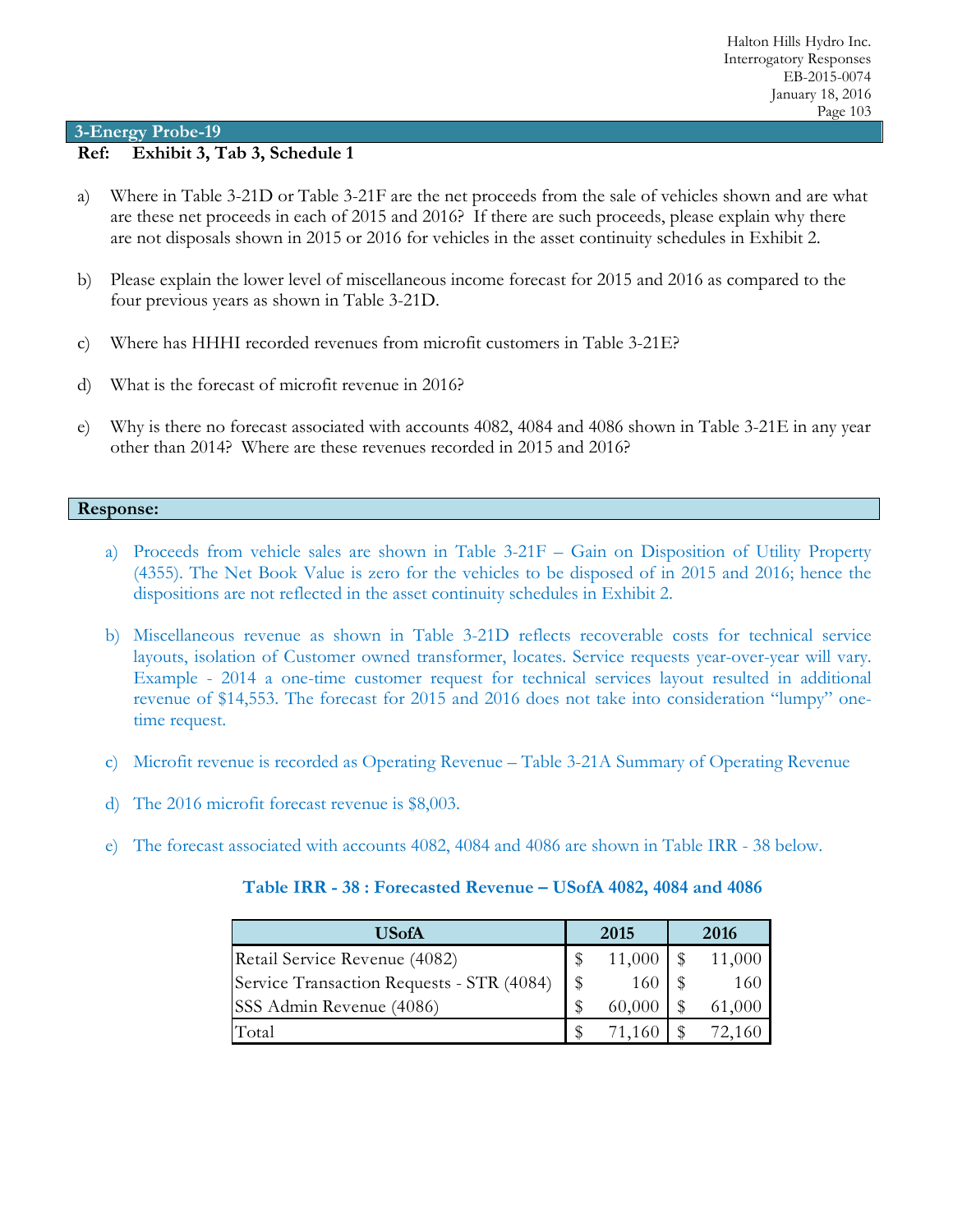# **Ref: Exhibit 3, Tab 3, Schedule 1, page 34**

The evidence indicates that the \$125,431 shown in Table 3-21F in 2014 for revenues from non-utility operations was related to HHHI assisting the Town of Halton Hills in the ice storm clean up.

- a) Is the \$125,431 the gross revenue received by HHHI, or the net revenue, net of costs incurred to assist the town?
- b) What were the costs incurred to assist the town and where were these costs included?

#### **Response:**

- a) The \$125,431 is gross revenue received by HHH to assist the Town of Halton Hills in the ice storm clean-up.
- b) The OM&A costs incurred to assist the Town of Halton Hills include:
	- Labour
	- Vehicles
	- Burdens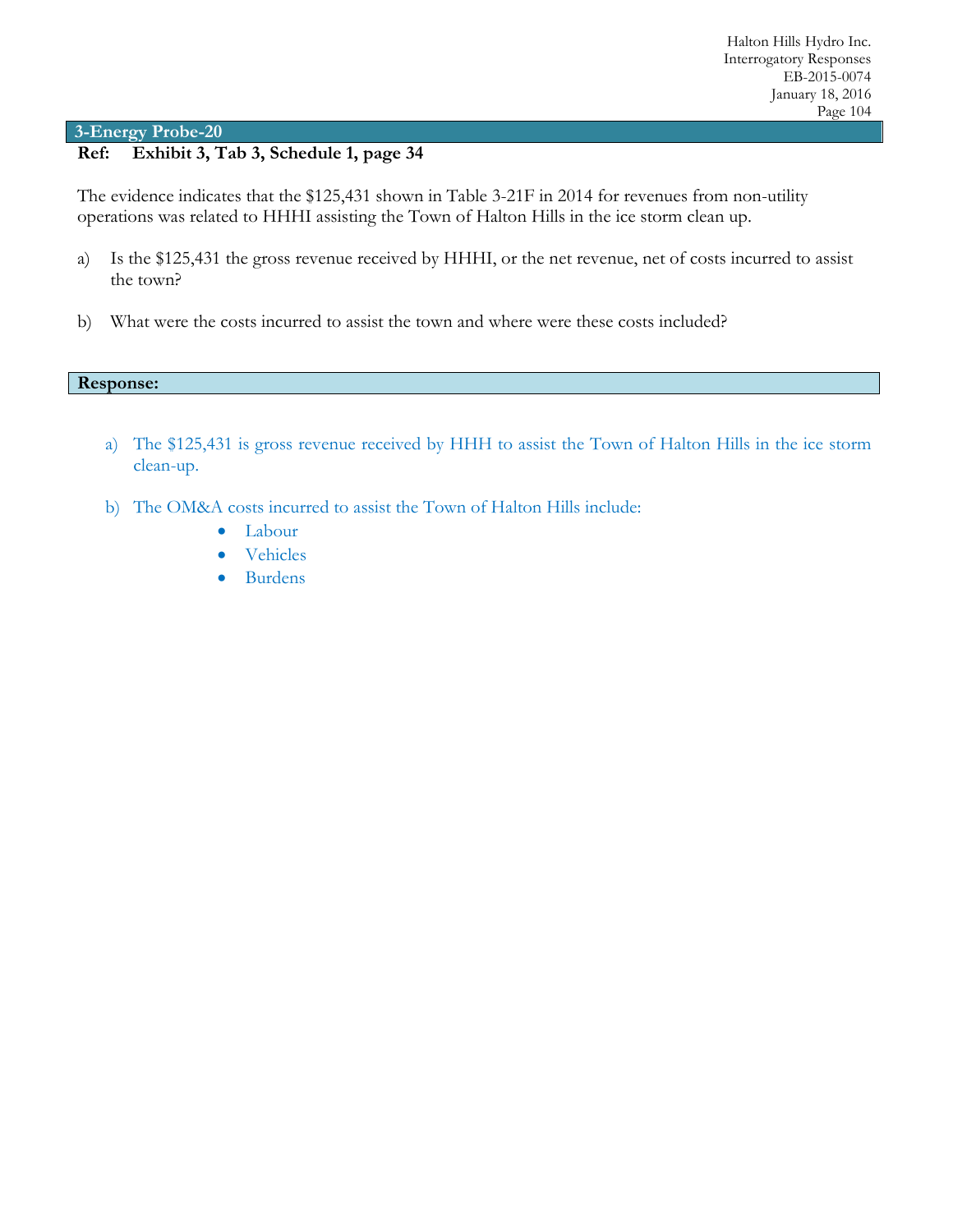# **3-SEC-25**

# **Ref: [3/1/1, p. 11]**

Please explain the large increase in GS>50 customers in 2012.

### **Response:**

HHHI revises processes and procedures with the intent of ensuring the most accurate data is produced and analyzed at any given time. In 2012, HHHI determined that a number of General Service 50-999 customers were billed at the General Service less than 50 kW classification. HHHI re-classified these customers to the correct General Service 50 to 999 kW class.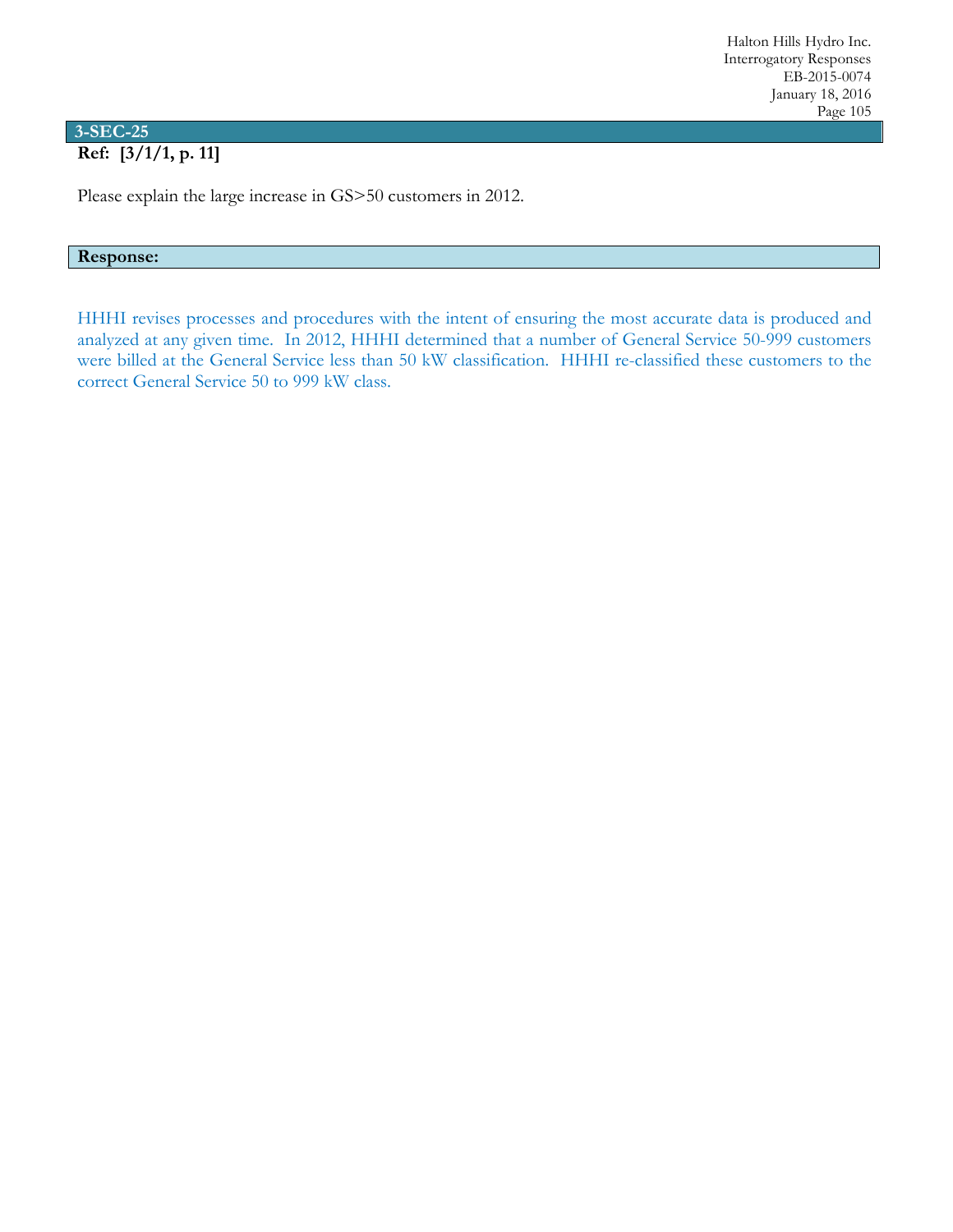### **3-SEC-26 Ref: [3/1/2, p. 22]**

Please confirm that the 11 year average for GS>50 is 0.3037 and that using the 11 year average rather than the 5 year average would result in forecast kW approximately 10% higher for that class. Please provide all studies, reports and other evidence available to the Applicant showing that the 5 year average is a better predictor of the Test Year relationship between kW and kWh than the 11 year average.

### **Response:**

HHHI has calculated the 11-year average as 0.2758%. Using the 11-year average results in a forecast kW that is only 0.1% lower than that calculated with the 5-year average. HHHI submits that the difference in the forecast of kW using the 11-year average instead of the 5-year average is not material. Please see Table IRR - 39 for details.

| Impact of Using 11-year Relationship of kW to kWh<br>for the $GS > 50$ kW Rate Class |             |  |  |  |  |  |
|--------------------------------------------------------------------------------------|-------------|--|--|--|--|--|
| Forecasted kWh                                                                       | 141,978,525 |  |  |  |  |  |
| Relationship between kWh and kW:                                                     |             |  |  |  |  |  |
| 5-year average                                                                       | 0.2760%     |  |  |  |  |  |
| Forecasted kW                                                                        | 391,918     |  |  |  |  |  |
|                                                                                      |             |  |  |  |  |  |
| 11-year average                                                                      | 0.2758%     |  |  |  |  |  |
| Forecasted kW                                                                        | 391,579     |  |  |  |  |  |
|                                                                                      |             |  |  |  |  |  |
| Difference in kW load forecast                                                       |             |  |  |  |  |  |

## **Table IRR – 39 : Impact of 11 Year Average to 5 Year Average**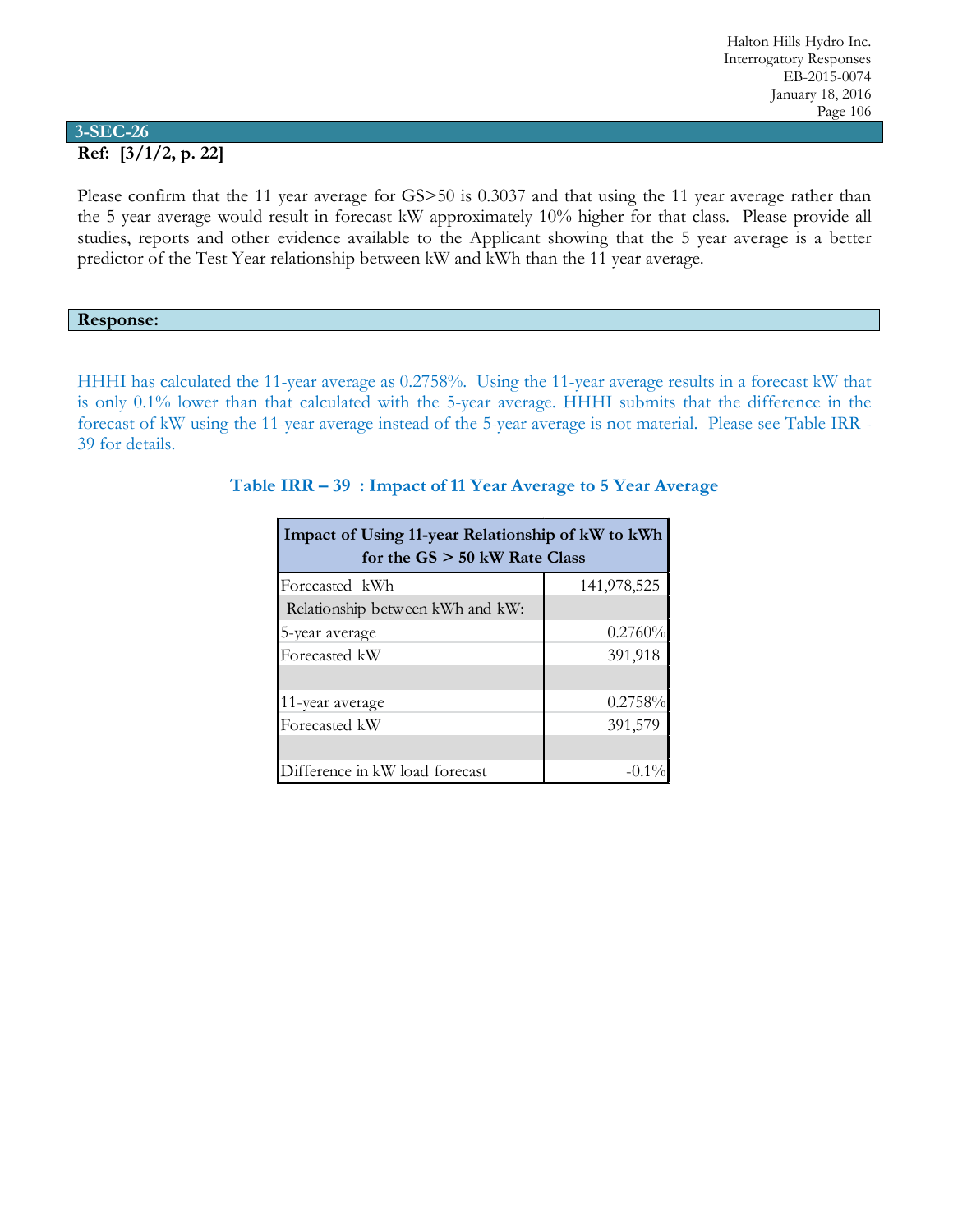**Reference: E3/T1/S1, pages 3-5**

## **Load Forecast Excel Model, Power Purchases Tab**

- a) Why for the CDM variable used in the Load Forecast Model (Power Purchases Tab, Column C) is there no mark-up for losses applied to the 2008 values?
- b) Why, for December 2009, is the mark-up for losses use for the WMP different from that used for CDM (Power Purchases Tab, Column C)?

### **Response:**

- a) HHHI inadvertently omitted the mark-up for losses applied to the 2008 values. HHHI is filing a revised load forecast which takes into account the adjustments resulting from interrogatories:
	- 3-Energy Probe-16 Update the number of peak hours in February 2016 to reflect that 2016 is a leap year.
	- 3.0-VECC-9 Update loss factors used in the Purchased Power tab of the load forecast.
	- $3.0 VECC 12$ Add the billed kWh for the Wholesale Market Participant to the GS > 50 kW rate class
	- $\bullet$  3.0-VECC-15 Allocate CDM savings attributed to the conversion to LED street lights to the street lighting rate class.
	- 4.0-VECC-27

Update CDM impact on the load forecast based on the IESO's final 2011-2014 Final Results Report.

The regression statistics are provided below in Table IRR - 40.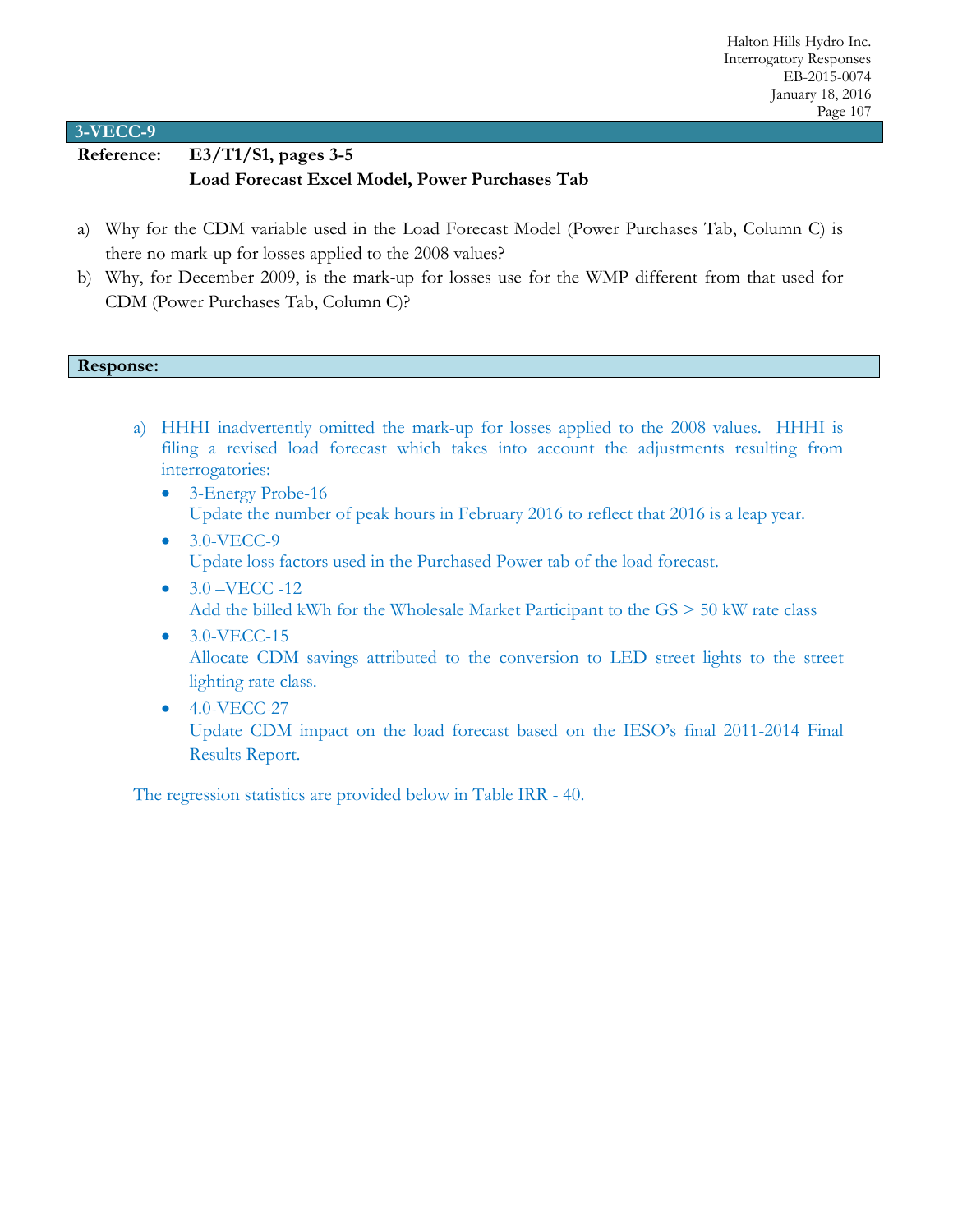|  |  |  |  |  |  |  |  | Table IRR - 40 : Revised Load Forecast Regression Statistics |
|--|--|--|--|--|--|--|--|--------------------------------------------------------------|
|--|--|--|--|--|--|--|--|--------------------------------------------------------------|

| <b>SUMMARY OUTPUT</b>                        |                   |                       |                     |            |                   |
|----------------------------------------------|-------------------|-----------------------|---------------------|------------|-------------------|
| <b>Regression Statistics</b>                 |                   |                       |                     |            |                   |
| <b>Multiple R</b>                            | 97.15%            |                       |                     |            |                   |
| R Square                                     | 94.39%            |                       |                     |            |                   |
| Adjusted R Square                            | 94.06%            |                       |                     |            |                   |
| <b>Standard Error</b>                        | 889,017           |                       |                     |            |                   |
| Observations                                 | 144               |                       |                     |            |                   |
| <b>ANOVA</b>                                 |                   |                       |                     |            |                   |
|                                              | df                | SS                    | <b>MS</b>           | $\sqrt{2}$ | Significance F    |
| Regression                                   | 8                 | 1,794,940,939,566,550 | 224,367,617,445,818 | 284        | 0                 |
| Residual                                     | 135               | 106,697,462,248,520   | 790,351,572,211     |            |                   |
| Total                                        | 143               | 1,901,638,401,815,070 |                     |            |                   |
|                                              | Coefficients      | <b>Standard Error</b> | t Stat              | P-value    | Lower 95%         |
| Intercept                                    | (34, 752, 074.25) | 3,309,038.26          | (10.50)             | 0.00       | (41, 296, 333.66) |
| <b>Heating Degree Days</b>                   | 9,993.76          | 491.49                | 20.33               | 0.00       | 9,021.74          |
| Cooling Degree Days<br>Number of Days in     | 61,355.59         | 2,959.89              | 20.73               | 0.00       | 55,501.83         |
| Month                                        | 958,001.33        | 106,888.10            | 8.96                | 0.00       | 746,609.56        |
| <b>Spring Flag</b>                           | (1,756,816.54)    | 231,609.24            | (7.59)              | 0.00       | (2, 214, 868.34)  |
| <b>Number of Customers</b><br>Number of Peak | 1,515.90          | 63.34                 | 23.93               | 0.00       | 1,390.64          |
| Hours                                        | 18,667.93         | 4,892.98              | 3.82                | 0.00       | 8,991.12          |
| <b>Fall Flag</b>                             | (733, 720.76)     | 239,960.38            | (3.06)              | 0.00       | (1,208,288.55)    |
| <b>Outlet Mall</b>                           | 935, 177.93       | 256,290.32            | 3.65                | 0.00       | 428,314.54        |

The revised forecast of 509,000,819 kWhs is detailed in Table IRR - 41 below.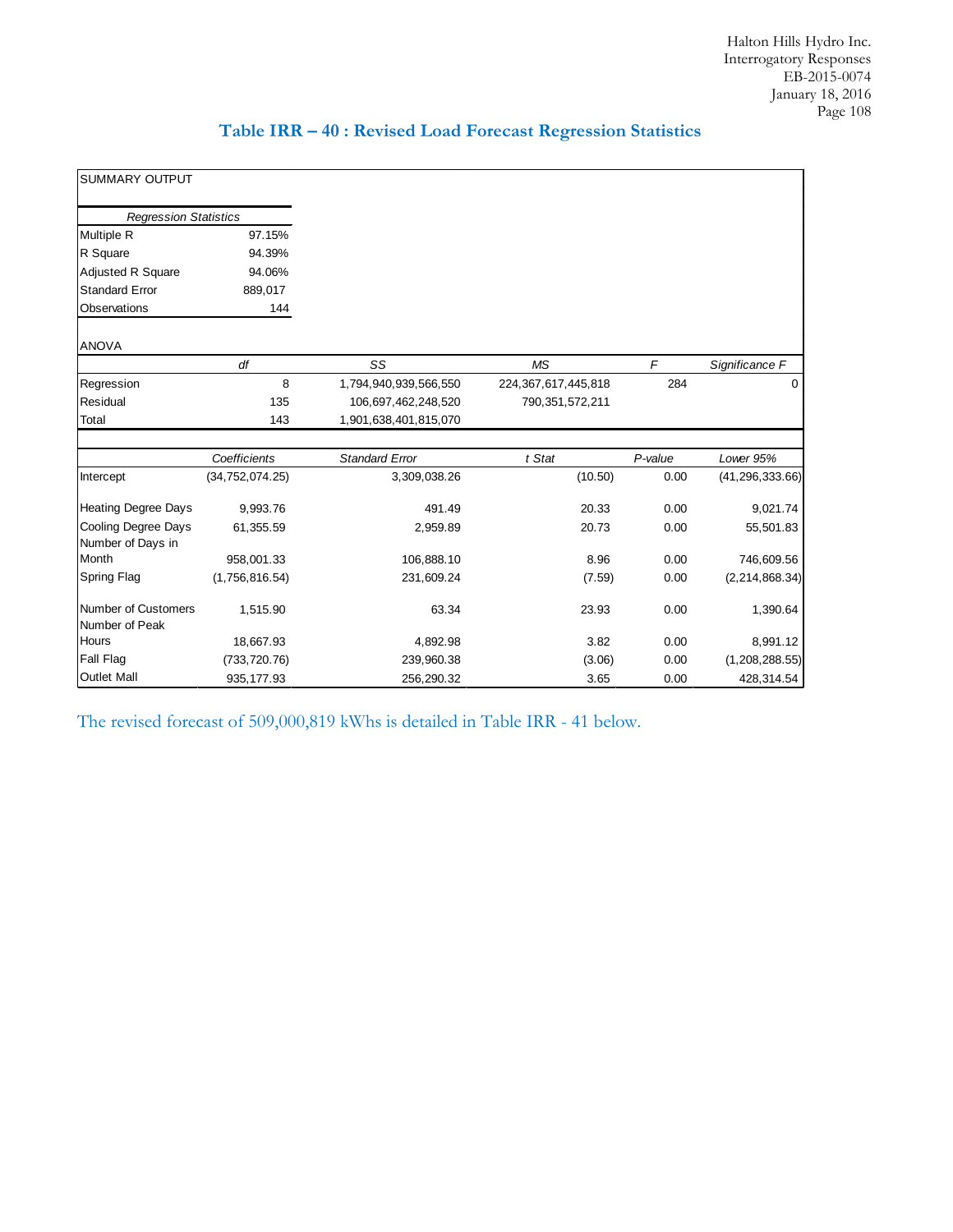# **Table IRR - 41 : Revised HHHI Weather Normalized Load Forecast – Including Impact of CDM**

|                                |             |                                                             |             | 2015        | 2016        |
|--------------------------------|-------------|-------------------------------------------------------------|-------------|-------------|-------------|
|                                |             | 2012 Actual 2013 Actual 2014 Actual                         |             | Weather     | Weather     |
|                                |             |                                                             |             | Normal      | Normal      |
| <b>Actual kWh Purchases</b>    |             | 516,827,036 523,333,728 534,204,473                         |             |             |             |
| <b>Predicted kWh Purchases</b> |             | 521,850,747 524,091,202 533,291,671 534,551,738 538,491,578 |             |             |             |
| % Difference                   | $1.0\%$     | 0.1%                                                        | $-0.2%$     |             |             |
| <b>Billed kWh</b>              |             | 493,078,700 500,125,975 506,282,929 505,278,597 509,000,819 |             |             |             |
| <b>By Class</b>                |             |                                                             |             |             |             |
| Residential                    |             |                                                             |             |             |             |
| Customers                      | 19,194      | 19,511                                                      | 19,623      | 19,788      | 19,955      |
| kWh                            |             | 213,770,412 207,797,230 203,392,794 197,672,942 193,851,901 |             |             |             |
| GS < 50                        |             |                                                             |             |             |             |
| Customers                      | 1,710       | 1,710                                                       | 1,701       | 1,699       | 1,696       |
| kWh                            | 56,941,928  | 56,899,095                                                  | 51,541,092  | 49,237,943  | 47,621,962  |
| GS>50 to 999                   |             |                                                             |             |             |             |
| Customers                      | 200         | 207                                                         | 198         | 214         | 232         |
| kWh                            | 116,558,152 | 119,703,999                                                 | 130,517,151 | 138,229,341 | 147,798,837 |
| kW                             | 313,360     | 321,135                                                     | 362,946     | 366,438     | 391,807     |
| GS> 1000 to 4999               |             |                                                             |             |             |             |
| Customers                      | 12          | 13                                                          | 13          | 14          | 14          |
| kWh                            | 101,713,650 | 111,612,294                                                 | 116,678,000 | 116,626,356 | 116,864,174 |
| kW                             | 289,209     | 296,492                                                     | 307,815     | 314,658     | 315,299     |
| <b>Sentinels</b>               |             |                                                             |             |             |             |
| Connections                    | 153         | 177                                                         | 170         | 173         | 176         |
| kWh                            | 439,446     | 443,840                                                     | 448,279     | 456,481     | 464,833     |
| kW                             | 650         | 676                                                         | 703         | 622         | 633         |
| Streetlights                   |             |                                                             |             |             |             |
| Connections                    | 4,417       | 4,477                                                       | 4,477       | 4,507       | 4,538       |
| kWh                            | 2,762,363   | 2,769,251                                                   | 2,782,603   | 2,127,971   | 1,466,975   |
| kW                             | 7,681       | 7,731                                                       | 7,764       | 5,933       | 4,090       |
| <b>USL</b>                     |             |                                                             |             |             |             |
| Connections                    | 151         | 146                                                         | 147         | 149         | 150         |
| kWh                            | 892,750     | 900,265                                                     | 923,011     | 927,563     | 932,138     |
| <b>Total of Above</b>          |             |                                                             |             |             |             |
| Customer/Connections           | 25,837      | 26,241                                                      | 26,330      | 26,544      | 26,761      |
| kWh                            | 493,078,700 | 500,125,974                                                 | 506,282,929 | 505,278,597 | 509,000,819 |
| kW from applicable classes     | 610,899     | 626,034                                                     | 679,228     | 687,651     | 711,829     |

b) In preparing the load forecast, HHHI used the loss factor value calculated in the Rate Class Energy Model tab of the load forecast model. As the inputs to the model were fine-tuned, the loss factors were not updated (as this is a circular calculation). HHHI has updated the Power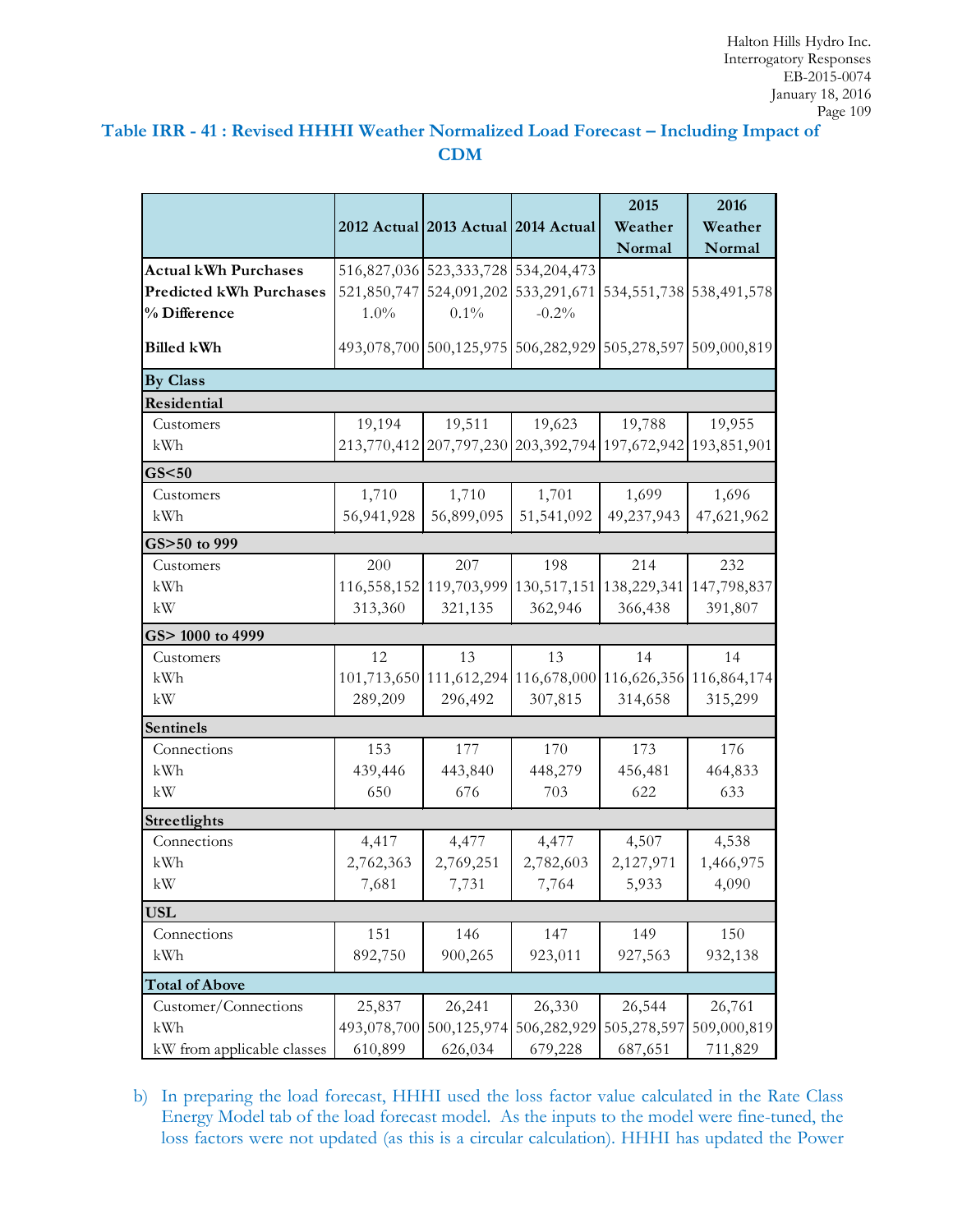Purchases Tab with the recalculated loss factors.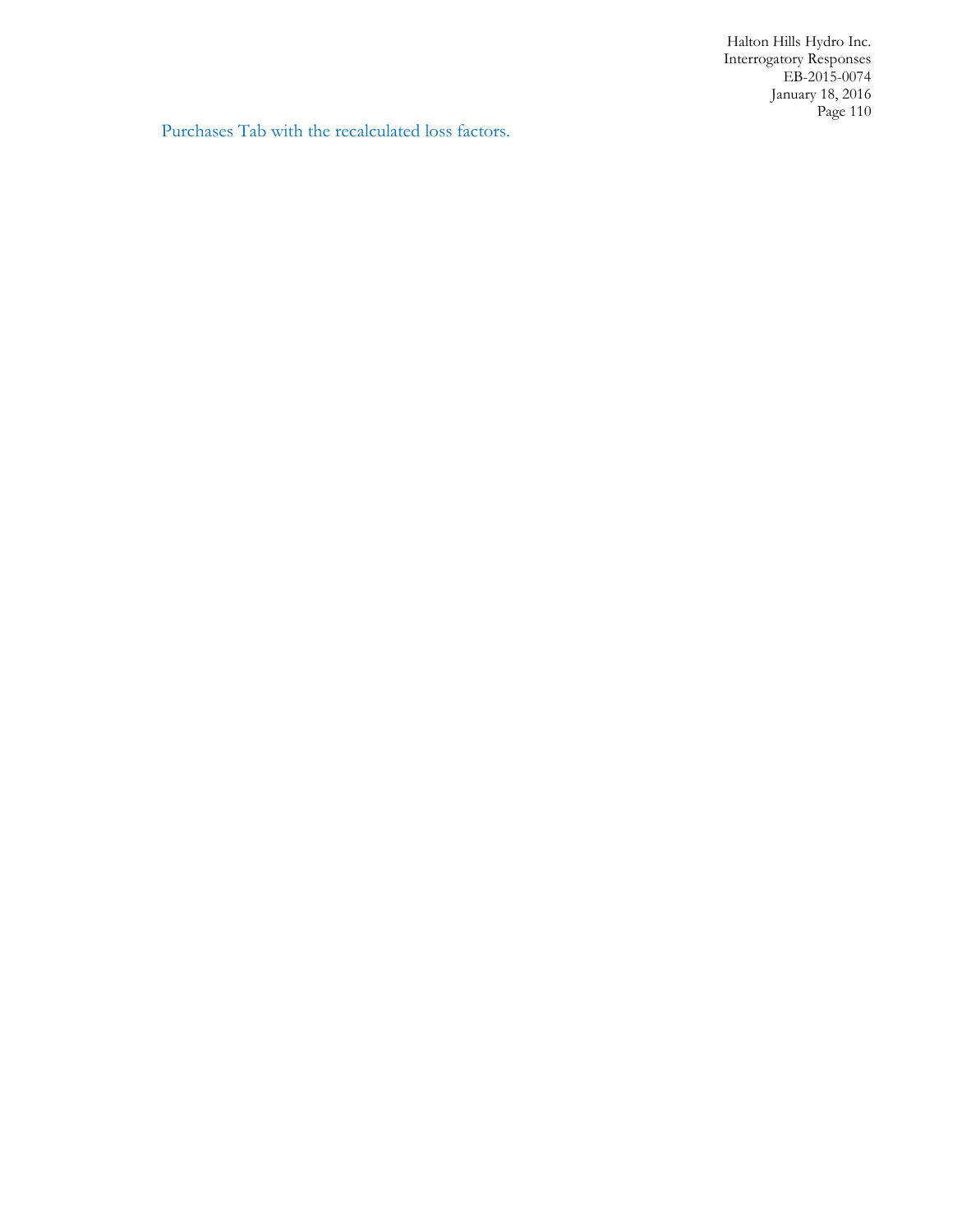# **Reference: E3/T1/S1, pages 3-5 Load Forecast Excel Model, CDM Tab**

- a) Please provide the source for the pre-2011 CDM results presented in the CDM Tab, Column B (Rows 3-11) and confirm that the values have been adjusted to account for any loss in the persistence of previous years' program impacts.
- b) Please provide the source for the 2011-2015 CDM results presented in Column C (Rows 8-11) and confirm that the values have been adjusted to account for any loss in the persistence of previous years' program' impacts.
- c) Please reconcile the 2011-2014 CDM results shown in the CDM Tab with those reported by the IESO in Exhibit 4, Appendix 4H, Table 5.

### **Response:**

- a) The pre-2011 CDM results are from the 2006 to 2010 Final CDM results issued by the Ontario Power Authority (now the Independent Electricity Systems Operator). The values are adjusted in each year to account for any loss in the persistence of previous years' program impacts. An electronic copy of the 2006 to 2010 Final CDM results will be filed separately through RESS.
- b) The 2011 to 2015 CDM results presented in Column C (Rows 8-11) are from the 2014 Q4 Preliminary CDM results provided by the IESO on April 8, 2015.

HHHI confirms that the values have been adjusted to account for any loss in the persistence of previous years' program impacts.

c) The 2011 to 2014 CDM results provided in Exhibit 4, Appendix 4H, Table 5 are from the IESO's Draft 2011-2014 Final Results Report provided by the IESO on July 31, 2015. This report contains more up to date information than the Q4 Preliminary CDM Results Report used in the load forecast.

HHHI is proposing that it is appropriate to update its load forecast and LRAM calculations based on the 2011-2014 Final Results Report issued by the IESO on September 3, 2015.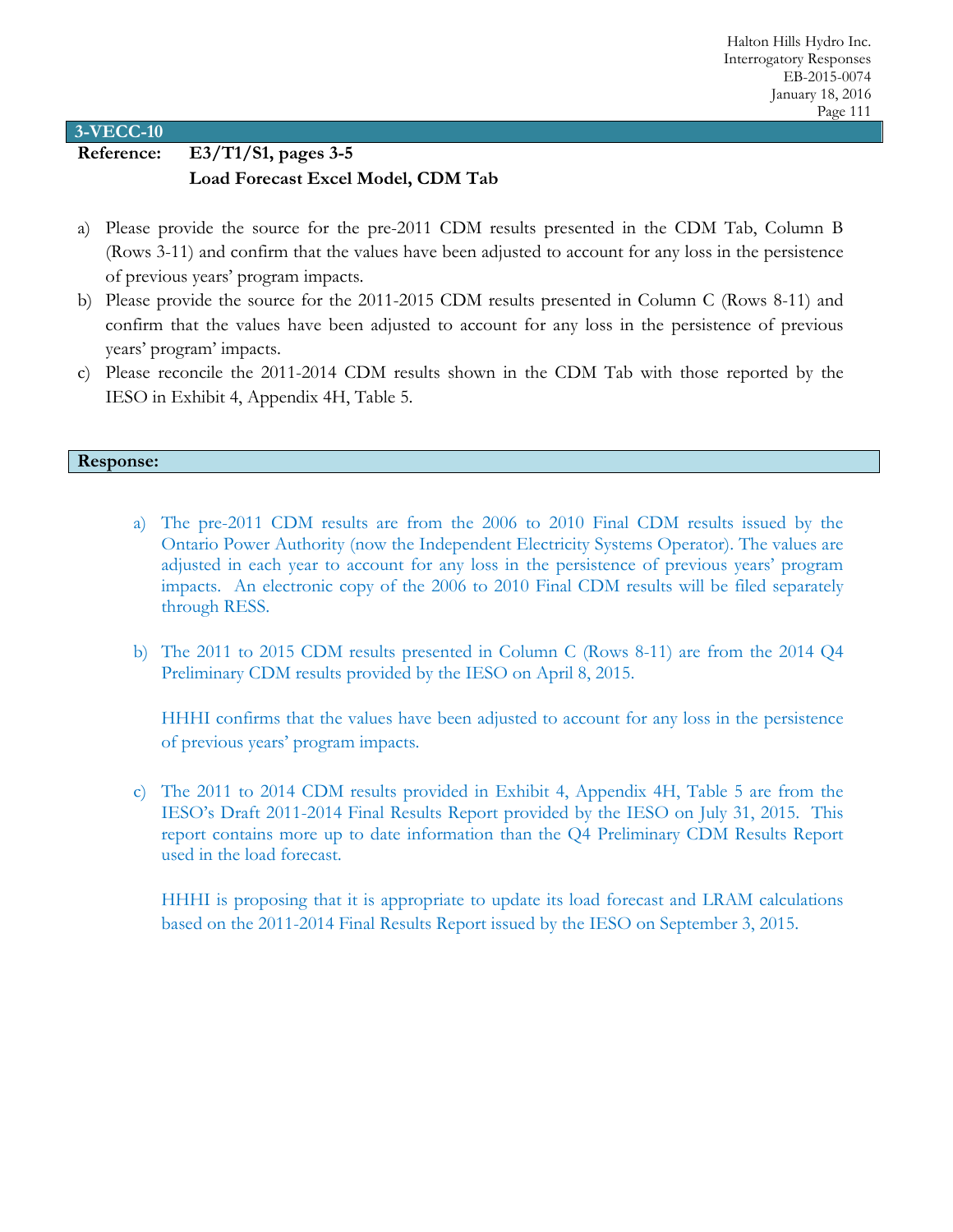**Reference: E3/T1/S1, page 6**

a) Is the Outlet Mall one customer or 85 separate customers?

# **Response:**

a) The Outlet Mall consists of 8 meters, all currently in the General Service 50 to 999 kW class.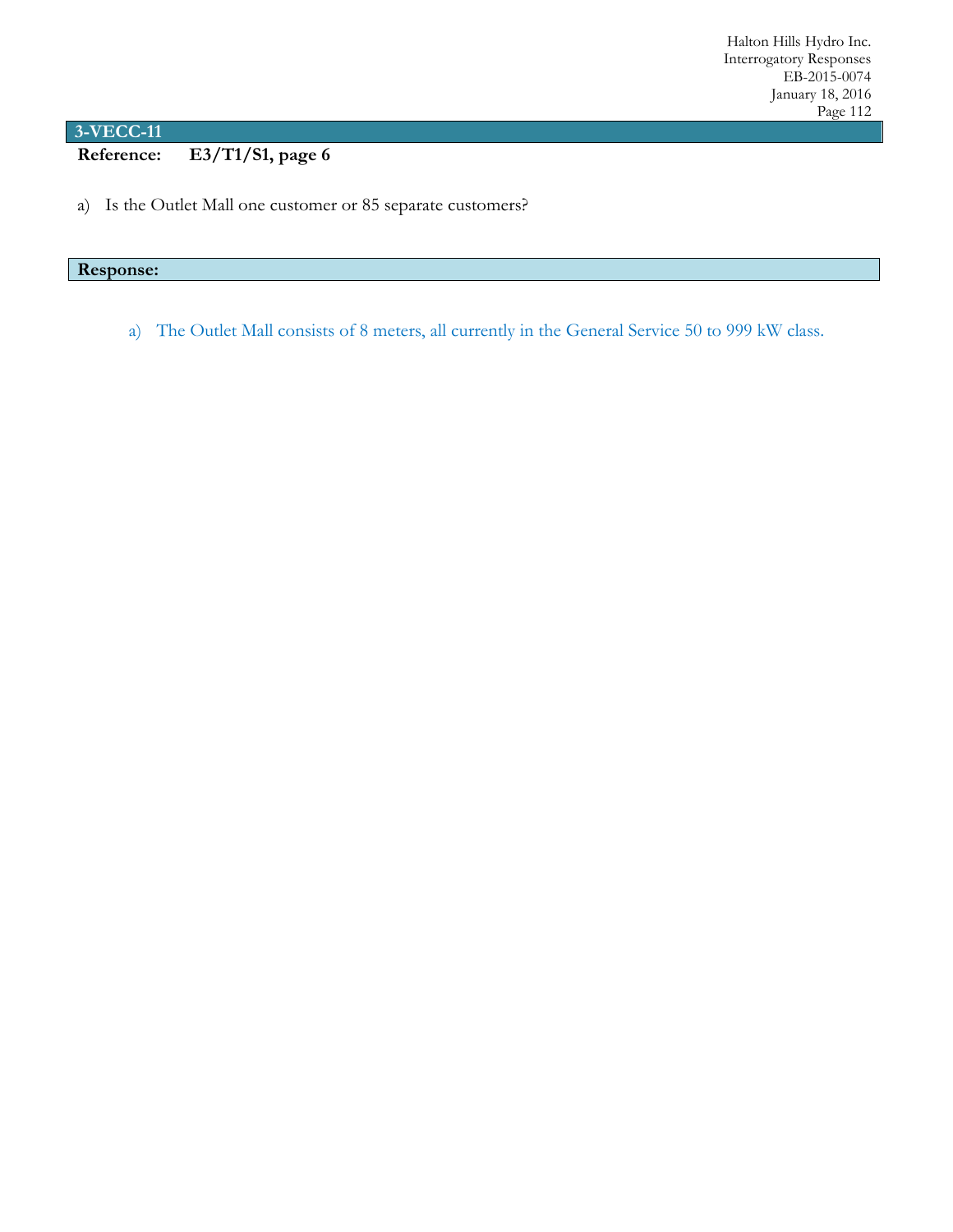# **Reference: E3/T1/S1, page 10 (lines 12-15)**

a) Please explain how the historical loss factor for each year (2003-2014) was determined and, in particular, how the load for the customer that was a Wholesale Market Participant for part of the period was treated in the derivation.

#### **Response:**

a) As discussed in response 3.0–VECC-9, HHHI used the historical loss factor value calculated in the Rate Class Energy Model tab of the load forecast model.

In its Application, the billed load for the period that the customer was a Wholesale Market Participant was added to the billed kWh for the General Service 1,000 to 4,999 kW rate class and the billed kWh were adjusted by the loss factor and added to the purchased kWh.

HHHI notes that that the Wholesale Market Participant is in the General Service 50 to 999 kW rate class rather than the General Service 1,000 to 4,999 kW rate class. HHHI has added the billed load to the billed kWh for the General Service 50 to 999 kW rate class in the revised forecast provided in response to 3.0-VECC-9.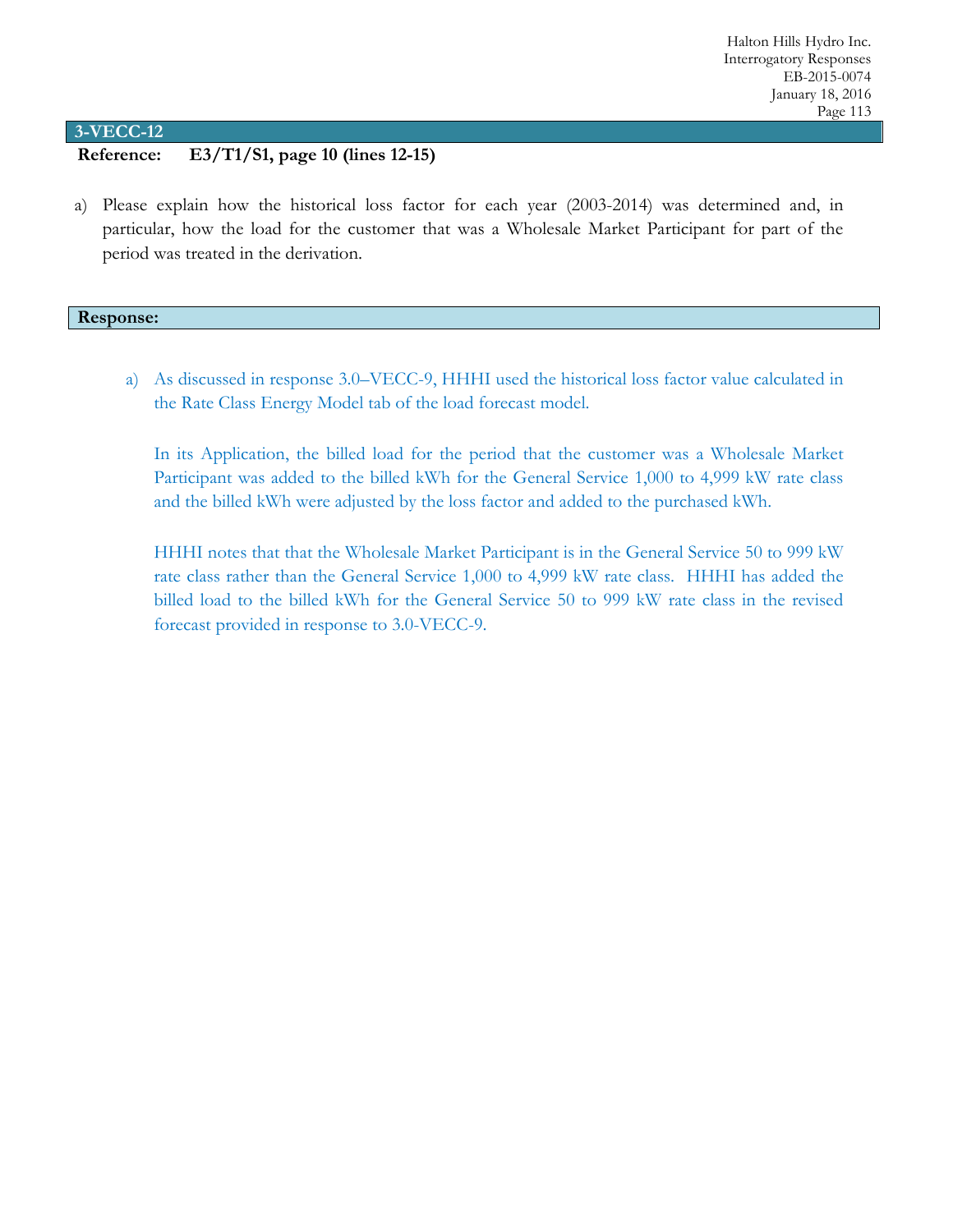**Reference: E3/T1/S1, page 11 Cost Allocation Excel Model, Customer Data Tab**

a) It is noted that, in the Cost Allocation Model, the number of Street Lighting devices and connections are the same. Please confirm that all of HHHI's Street Lighting devices are each served by its distribution system via a separate connection (i.e., no daisy-chaining).

### **Response:**

a) Each streetlight has its own photovoltaic eye and is treated separately in cost allocation.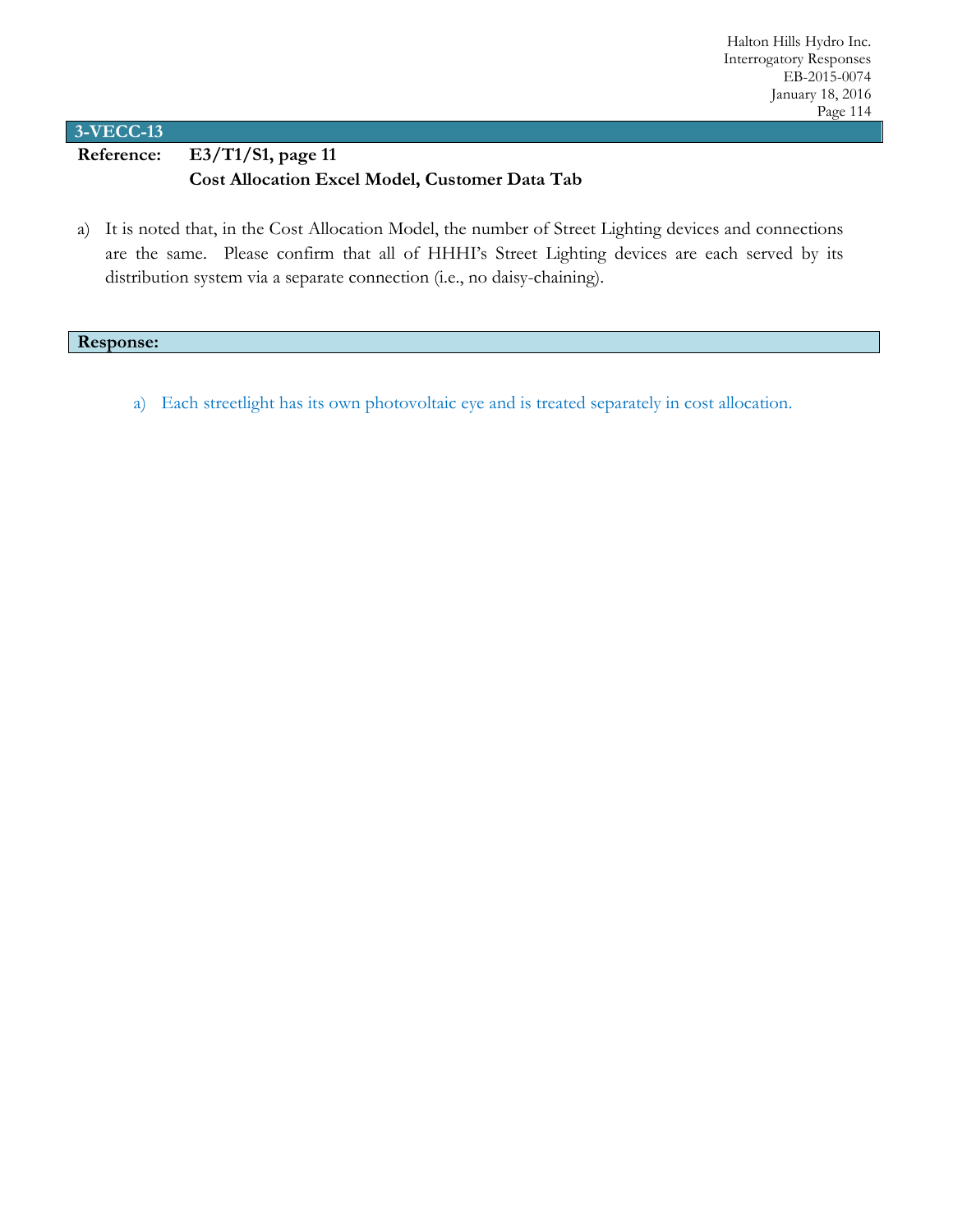# **Reference: E3/T1/S1, pages 12-13**

- a) Please explain why the three-year growth rate was selected as the basis for forecasting customer/connection count.
- b) Please confirm that, for purposes of Table 3-8, the CDM savings achieved by customer class over the 2006-2014 period, were added back into each class' billed energy.

#### **Response:**

- a) HHHI selected the three-year growth rate to forecast the number of customers/connection as there were a number of anomalies in the data prior to 2012. HHHI also notes that the growth rates in the previous three years are more reflective of current growth rates.
- b) HHHI confirms that, for the purposes of Table 3-8, the CDM savings achieved by customer class over the 2006-2014 periods were added back into the billed energy for each rate class.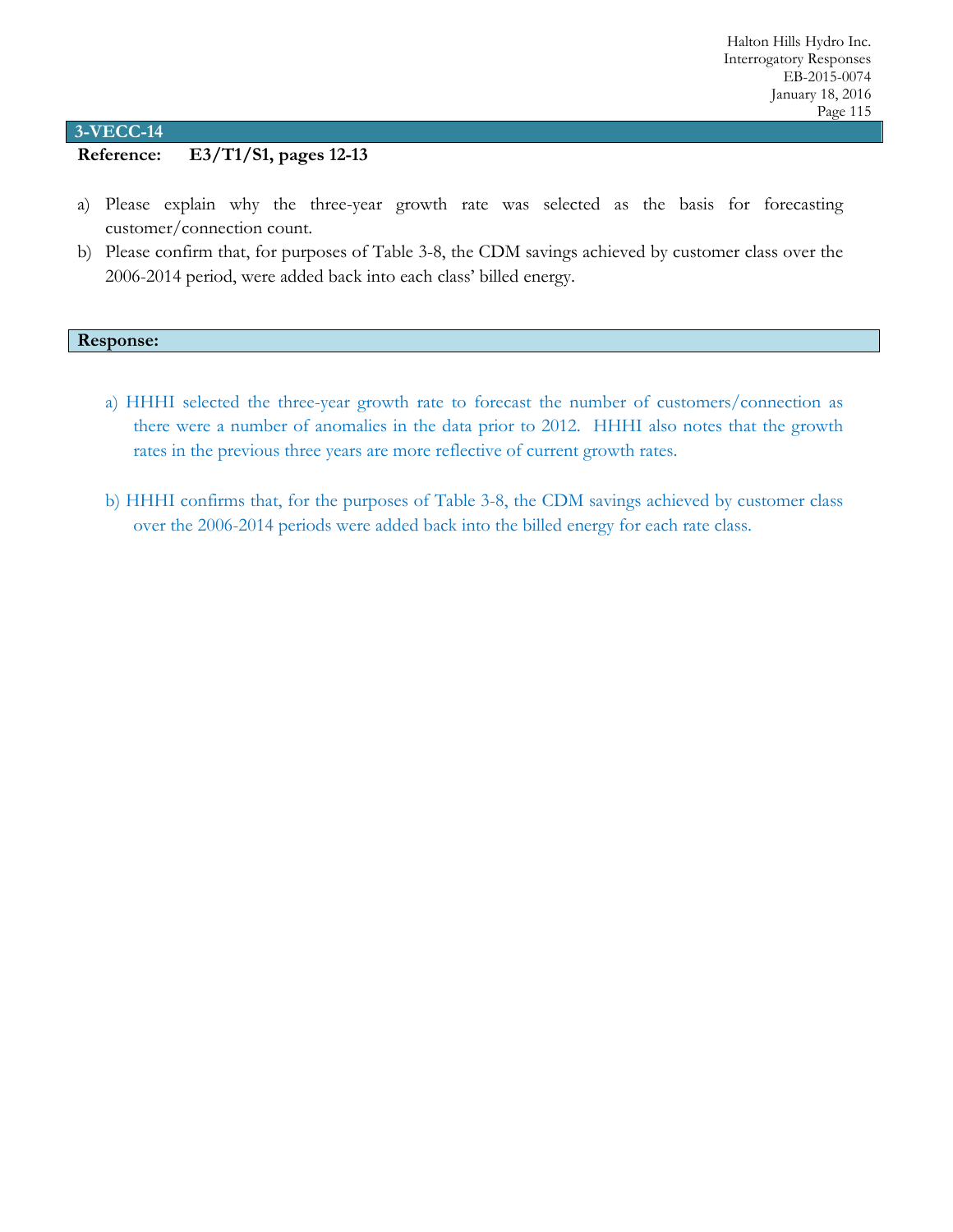# **Reference: E3/T1/S1, pages 17-21**

- a) Please provide the sources for the 2016 persistent CDM savings from: i) Pre 2011 CDM Programs (5,181) and ii) 2011-2014 CDM programs (7,343) used in Table 3-14.
- b) How was the 2016 impact of the Pre 2011 CDM Programs allocated to customer classes?
- c) How was the 2016 impact of the 2011-2014 CDM Programs allocated to customer classes?
- d) Please provide a copy HHHI's 2015-2020 CDM Plan as submitted to the IESO earlier this year.
- e) How was the 2,946,667 kWh of CDM savings from 2015 and 216 programs allocated to customer classes for purposes of Table 3-15D.
- f) How was the 4,420,000 kWh of CDM savings for the 2016 LRAMVA allocated to customer classes for purposes of Table 3-16.
- g) Will the Town of Halton Hills' street light conversion be done under the auspices of an IESO CDM program? If yes, why is it not included the LRAMVA volumes?

### **Response:**

- a)
- i. The source for the 2016 persistent CDM savings from Pre-2011 Programs of 5,181 is the 2006 to 2010 Final CDM Results issued by the Ontario Power Authority (now the Independent Electricity Systems Operator). The applicable section of the report is provided in Table IRR - 42.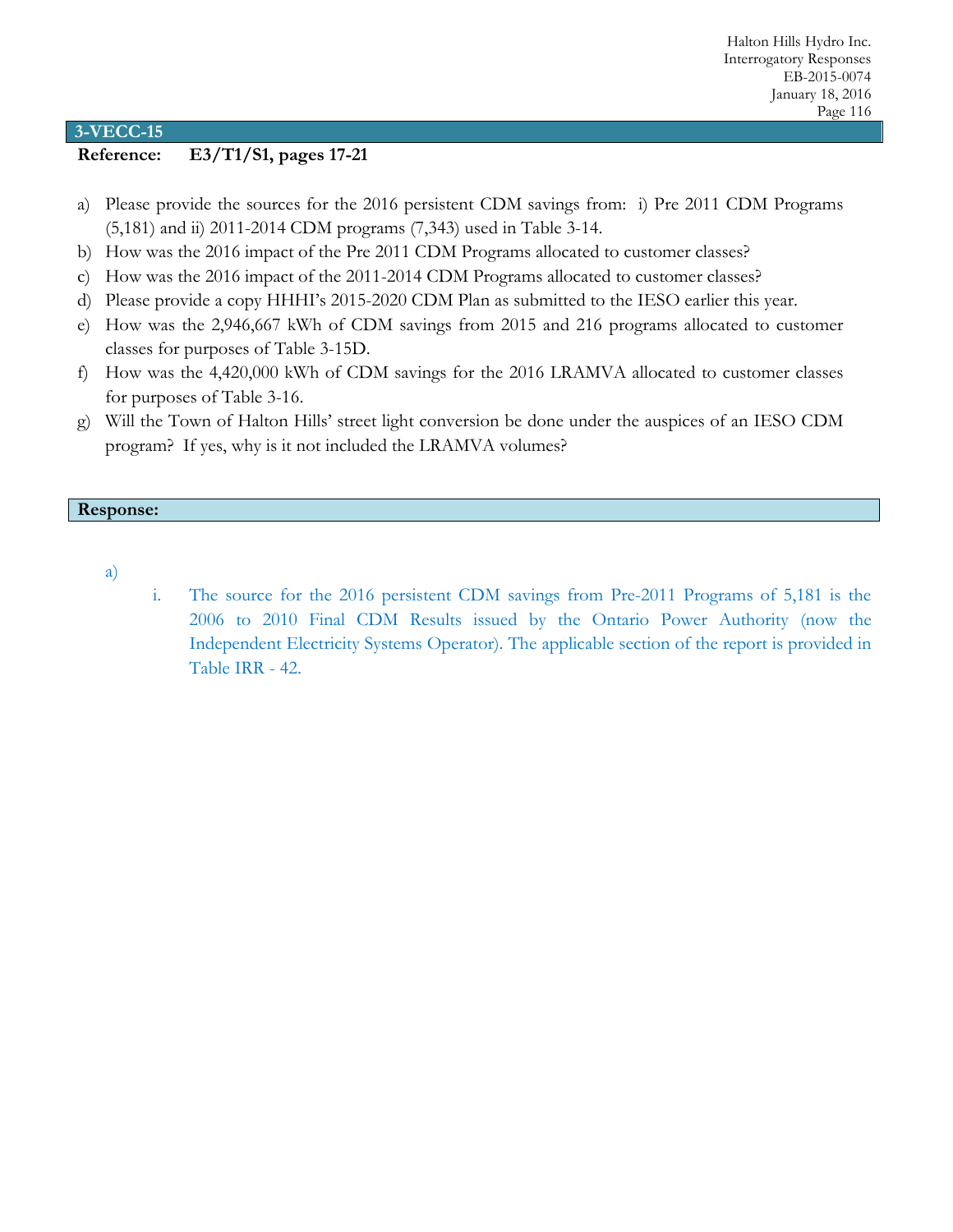| Initiative Name                              | <b>Program Name</b>            | Program | <b>Results</b> | B  | 2016            |
|----------------------------------------------|--------------------------------|---------|----------------|----|-----------------|
|                                              |                                | Year    | <b>Status</b>  |    |                 |
| 2 Cool & Hot Savings Rebate                  | Consum er                      |         | 2006 Final     | #  | 51              |
| 3 E very Kilowatt Counts                     | Consumer                       |         | 2006 Final     | #1 | 215             |
| 7 Cool & Hot Savings Rebate                  | Consumer                       |         | 2007 Final     | #  | 105             |
| 8 Every Kilowatt Counts                      | <b>Consumer</b>                |         | 2007 Final     | #! | 51              |
| 10 Summer Savings                            | <b>Consumer</b>                |         | 2007 Final     | #  | $\overline{29}$ |
| 13 Social Housing Pilot                      | Consumer Low-Income            |         | 2007 Final     | #  | 60              |
| 19 Renewable Energy Standard Offer           | Consumer, Business, Industrial |         | 2007 Final     | #  | 4               |
| 20 Great Refigerator Roundup                 | Consumer                       |         | 2008 Final     | #  | 86              |
| 21 Cool Savings Rebate                       | Consumer                       |         | 2008 Final     | #  | $\frac{1}{27}$  |
| 22 Every Kilowatt Counts Power Savings Event | <b>Consumer</b>                |         | 2008 Final     | #  | 232             |
| 23 peaksaver®                                | Consumer, Business             |         | 2008 Final     | #  |                 |
| 24 Summer Sweepstakes                        | <b>Consumer</b>                |         | 2008 Final     | #  | 43              |
| 25 E lectricity Retroft Incentive            | Consumer, Business             |         | 2008 Final     | #  | 233             |
| 27 High Performance New Construction         | Business                       |         | 2008 Final     | #  |                 |
| 36 Cool Savings Rebate                       | <b>Consumer</b>                |         | 2009 Final     |    | 156             |
| 37 Every Kilowatt Counts Power Savings Event | Consumer                       |         | 2009 Final     | #  | 200             |
| 39 E lectricity Retroft Incentive            | Consumer, Business             |         | 2009 Final     | #  | 678             |
| 41 High Performance New Construction         | <b>Business</b>                |         | 2009 Final     |    | 31              |
| 42 Power Savings Blitz                       | <b>Business</b>                |         | 2009 Final     | #  | 1,446           |
| 54 Cool Savings Rebate                       | Consum er                      |         | 2010 Final     |    | 152             |
| 55 Every Kilowatt Counts Power Savings Event | Consum er                      |         | 2010 Final     |    | 35              |
| 57 E lectricity Retroft Incentive            | Consumer, Business             |         | 2010 Final     |    | 285             |
| 59 High Performance New Construction         | <b>Business</b>                |         | 2010 Final     |    | 109             |
| 60 Power Savings Blitz                       | <b>Business</b>                |         | 2010 Final     |    | 603             |
| 61 M ulti-Family Energy Efficiency Rebates   | Consumer, Consumer Low-Income  |         | 2010 Final     |    | 244             |
| 2006 Subtotal                                |                                |         |                |    | 266             |
| 2007 Subtotal                                |                                |         |                |    | 251             |
| 2008 Subtotal                                |                                |         |                |    | 726             |
| 2009 Subtotal                                |                                |         |                |    | 2,512           |
| 2010 Subtotal                                |                                |         |                |    | 1.428           |
| <b>Overall Total</b>                         |                                |         |                |    | 5,181           |

### **Table IRR - 42 : Net Energy Savings (MWh) for HHHI – 2016 Persistence**

ii. The source for the 2016 persistent savings for 2011 to 2014 CDM programs is the Final Verified 2013 CDM Report and the 2014 Q4 Preliminary CDM Results as shown in Table IRR - 43 below.

For the purpose of the load forecast, HHHI has assumed that 2014 CDM savings will persist into 2016.

On page 7 of the 2011 – 2014 Final Results Report, the IESO states that "Energy efficiency resources persist for the duration of the effective useful life. Demand response resources persist for 1 year." Since HHHI did not achieve any savings from demand response activities in 2014, HHHI submits that it is reasonable to expect that 2014 savings will persist into 2016 for the purposes of forecasting load.

### **Table IRR - 43 : HHHI Net Energy Savings at the End User Level (GWh)**

| Implementation<br>Period | 2011  | 2012  | 2013  | 2014  | 2011-2014 |
|--------------------------|-------|-------|-------|-------|-----------|
| 2011 - Verified          | 1.893 | 1.893 | 1.893 | 1.800 | 7.480     |
| 2012 - Verified          |       | 2.111 | 2.111 | 2.111 | 6.334     |
| 2013 - Verified          |       |       | 1.236 | 1.185 | 2.420     |
| 2014                     |       |       |       | 2.248 | 2.248     |
| Total                    | 1.893 | 4.005 | 5.240 | 7.343 | 18.482    |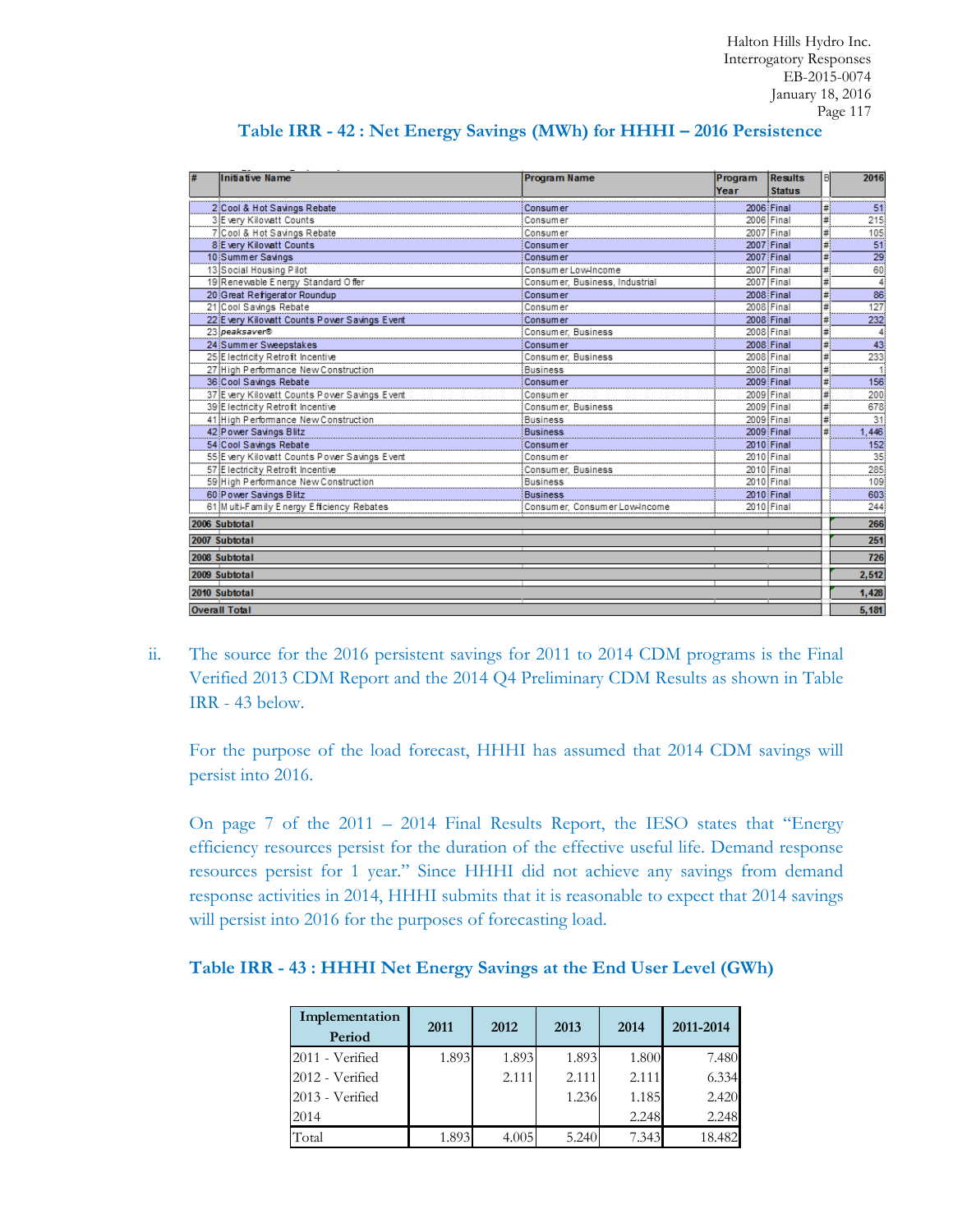- b) The 2006 to 2010 Final CDM Results provides the 2016 CDM impacts by program. The 2016 impact of the pre-2011 CDM programs were allocated to customer classes by program, in the same manner as in Exhibit 10, Tab 1, Schedule 3, Page 2 of HHHI's 2012 cost of service application (EB-2011-0271).
	- Consumer programs are allocated to the residential rate class; and
	- The High Performance New Construction program, Power Savings Blitz and Renewable Energy Standard Offer Program (RESOP) are allocated to the General Service less than 50 kW rate class; and
	- The Electricity Retrofit Incentive Program is allocated between the General Service less than 50 kW, General Service 50 to 99 kW and General Service 1,000 to 4,999 kW in the same proportion as in HHHI's LRAM claim in its 2012 Cost of Service application.
- c) The 2016 impact of the 2011 to 2014 CDM Programs was allocated to customer classes based on the 2014 CDM results by Program provided in the IESO's 2014 Q4 Preliminary CDM Results.
	- Consumer programs and the Home Assistance Program were allocated to the Residential rate class; and
	- Direct Install Lighting was allocated to the General Service less than 50 kW rate class; and
	- Business Retrofits and New Construction was allocated to the General Service 50 to 999 kW rate class; and
	- Industrial Retrofits and Demand Response was allocated to the General Service 1,000 to 4,999 rate class; and
	- The remaining programs are allocated between the General Service 50 to 999 kW and General Service 1,000 to 4,999 kW rate classes.

HHHI has updated the allocation of the 2016 impact of the 2011-2014 CDM Programs to each customer class in response to 3.0-VECC-9.

- d) A copy of HHHI's 2015-2020 CDM Plan is shown in Appendix IRR D.
- e) The 2,946,667 kWh of persistent CDM savings was allocated to customer classes based on the 2014 CDM results by Program provided in the IESO's 2014 Q4 Preliminary CDM Results as discussed in response to part (c).

HHHI has updated the allocation of the 2016 impact of the 2011-2014 CDM Programs to each customer class in response to 3.0-VECC-9.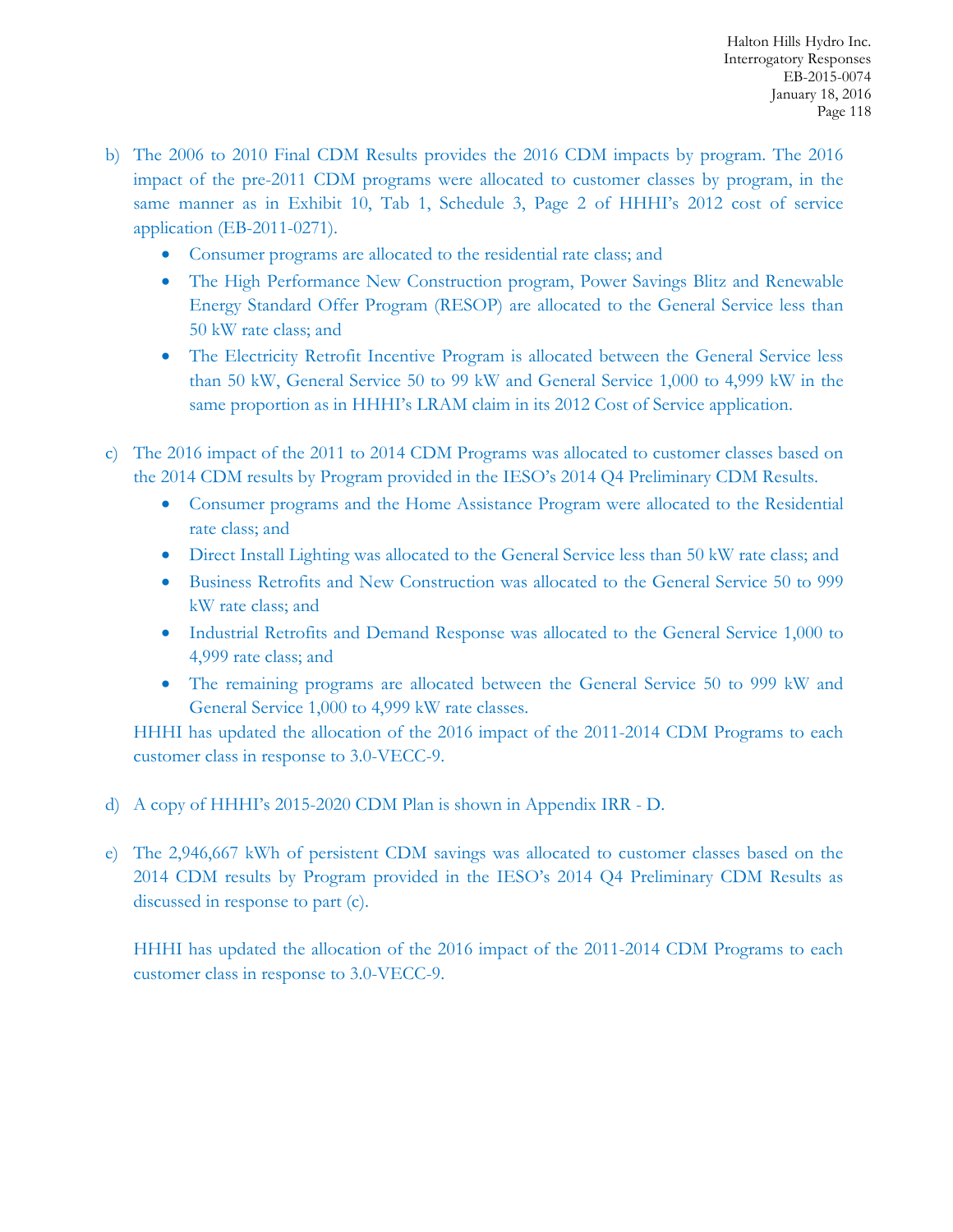| Table IRR - 44 : Revised 2016 CDM Savings by Rate Class for Load Forecast |  |  |  |  |  |
|---------------------------------------------------------------------------|--|--|--|--|--|
|---------------------------------------------------------------------------|--|--|--|--|--|

| <b>Rate Class</b>                 | kWh       | kW    |
|-----------------------------------|-----------|-------|
| Residential                       | 512,413   |       |
| General Service less than 50 kW   | 55,521    |       |
| General Service 50 to 999 kW      | 915,094   | 2,426 |
| General Service 1,000 to 4,999 kW | 789,568   | 2,130 |
| <b>Street Lighting</b>            | 674,071   | 1,879 |
| Total                             | 2,946,667 | 6,435 |

f) The 4,420,000 kWh of persistent CDM savings was allocated to customer classes based on the 2014 CDM results by Program provided in the IESO's 2014 Q4 Preliminary CDM Results as discussed in response to part (c).

HHHI has updated the allocation of the 2016 impact of the 2011-2014 CDM Programs to each customer class in response to 3.0-VECC-9.

**Table IRR - 45 : Revised 2016 CDM Savings by Rate Class for the LRAMVA**

| <b>Rate Class</b>                 | kWh       | kW    |
|-----------------------------------|-----------|-------|
| Residential                       | 691,161   |       |
| General Service less than 50 kW   | 74,889    |       |
| General Service 50 to 999 kW      | 1,234,311 | 3,272 |
| General Service 1,000 to 4,999 kW | 1,064,997 | 2,873 |
| <b>Street Lighting</b>            | 1,354,642 | 3,777 |
| Total                             | 4,420,000 | 9.922 |

g) At the time that HHHI filed its application, there were questions whether the 2015-2020 CDM Program would continue to include incentives for the conversion to LED street lighting. Since then, it has been confirmed that the conversion to LED street lighting will be done under an IESO CDM program. HHHI has adjusted its forecast to allocate the 2016 CDM savings attributed to the street light conversion to its LRAM volumes and reflect the 2011-2014 Final CDM Report provided by the IESO.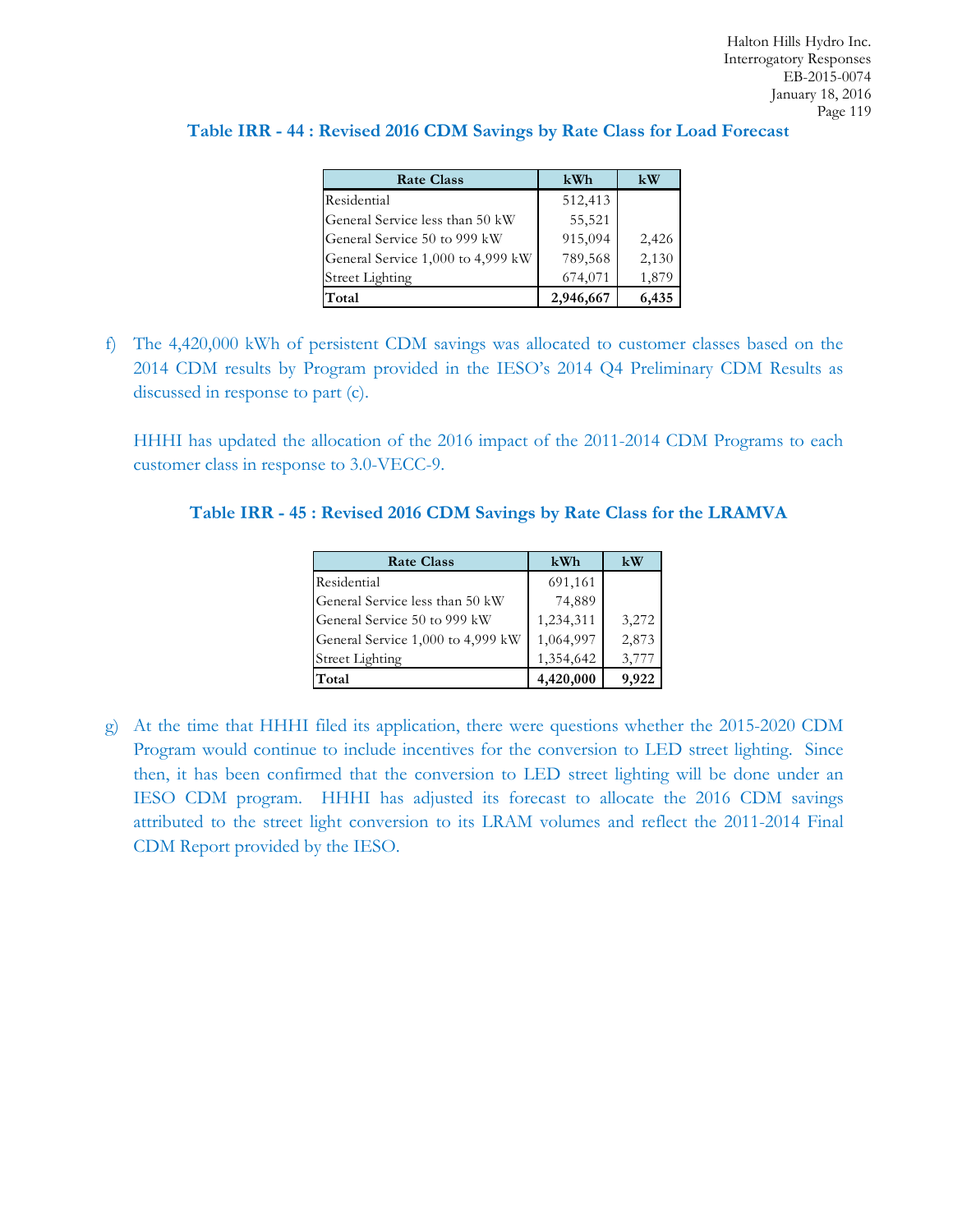| CDM Impacts on the 2016 Load Forecast (MWh)                  | Application | Interrogatories |
|--------------------------------------------------------------|-------------|-----------------|
| Load Forecast Excluding CDM                                  | 526,693     | 527,012         |
| Deduct persistent CDM Savings                                |             |                 |
| Pre 2011 CDM Programs                                        | 5,181       | 5,181           |
| 2011 to 2014 CDM Programs                                    | 7,343       | 9,883           |
| <b>Sub</b> Total                                             | 12,524      | 15,064          |
| Manual CDM Adjustment for 2015 and 2016 CDM Programs         | 2,947       | 2,947           |
| Total                                                        | 15,471      | 18,011          |
|                                                              |             |                 |
| Load Forecast Including Impact of CDM                        | 511,222     | 509,001         |
| Adjustment to Billed kWh - Conversion to LED streetlighting  | 1,355       |                 |
| Load Forecast Including Impact of CDM and LED streetlighting | 509,867     | 509,001         |

# **Table IRR - 46 : CDM Impacts on the 2016 Load Forecast**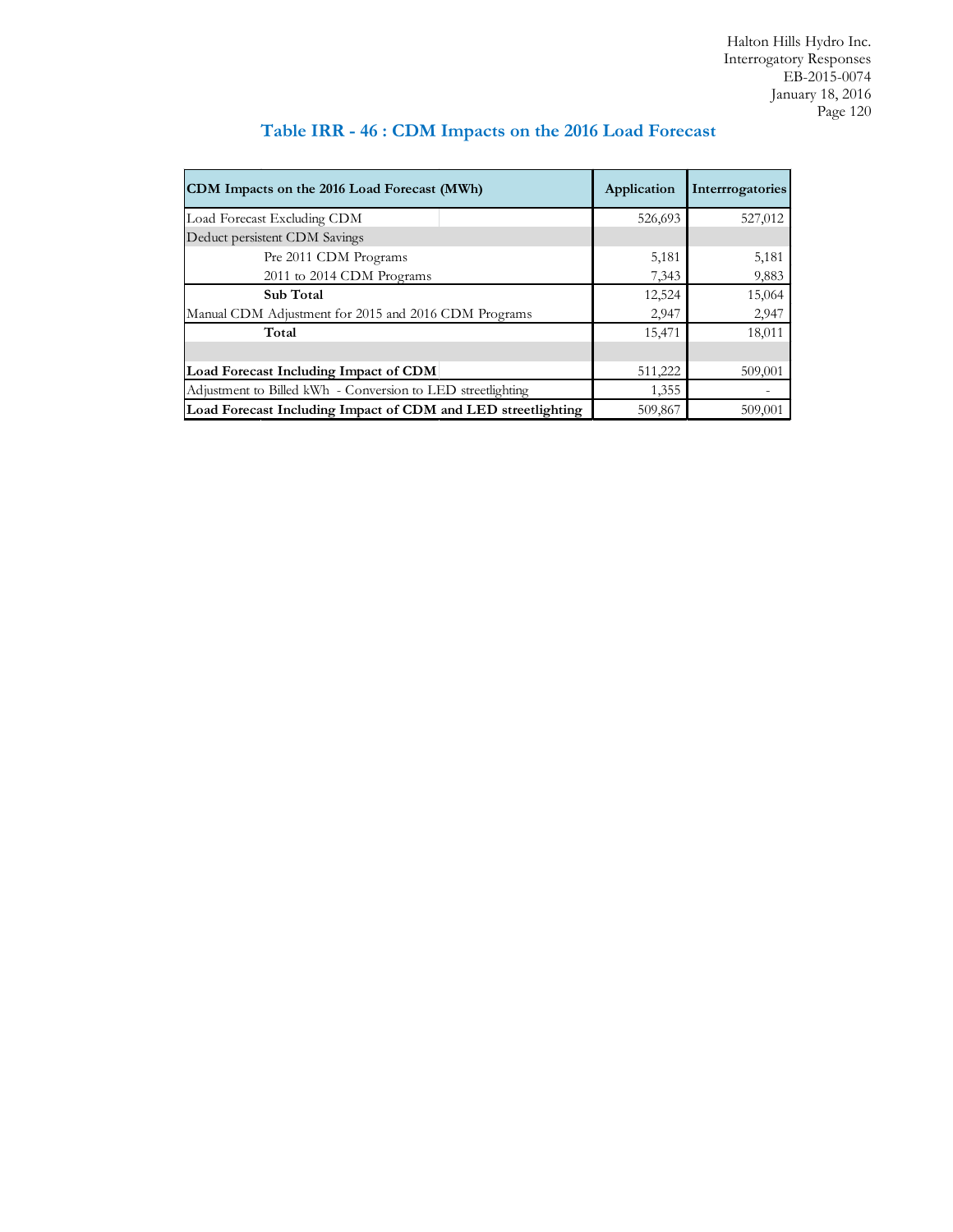**Reference: E3/T3/S1, page 26**

a) Where are the 2016 MicroFIT revenues accounted for?

## **Response:**

a) Please refer to 3-Energy Probe-19 part (d).